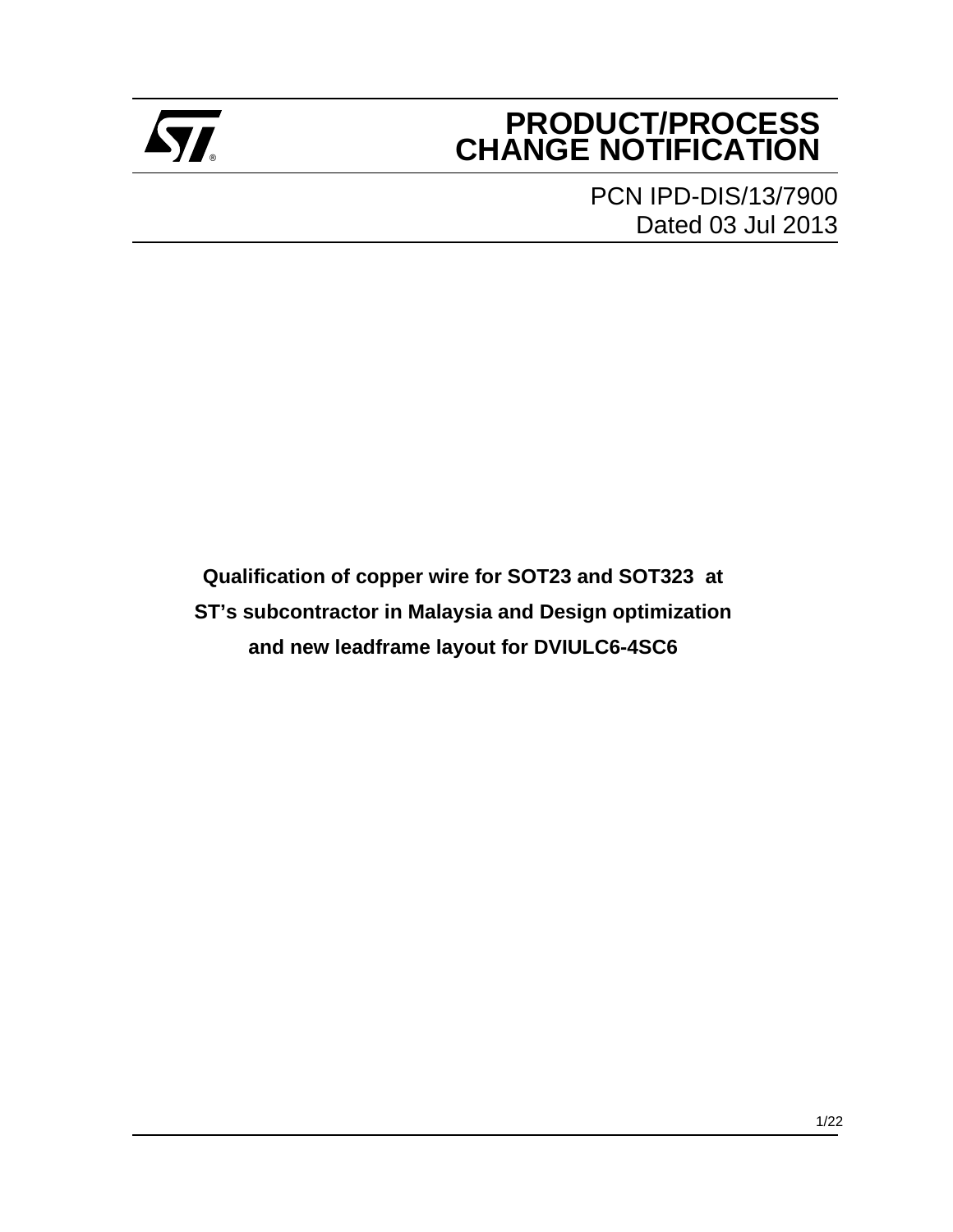#### **Table 1. Change Implementation Schedule**

| Forecasted implementation date for<br>change                                                    | 26-Jun-2013 |
|-------------------------------------------------------------------------------------------------|-------------|
| Forecasted availability date of samples<br>for customer                                         | 26-Jun-2013 |
| Forecasted date for <b>STMicroelectronics</b><br>change Qualification Plan results availability | 26-Jun-2013 |
| Estimated date of changed product first<br>shipment                                             | 02-Oct-2013 |

#### **Table 2. Change Identification**

| Product Identification<br>(Product Family/Commercial Product) | SOT23 and SOT323 packages                       |  |  |
|---------------------------------------------------------------|-------------------------------------------------|--|--|
| Type of change                                                | Package assembly material change                |  |  |
| Reason for change                                             | to optimize our industrial process and material |  |  |
| Description of the change                                     | see drawing in attached                         |  |  |
| Change Product Identification                                 | QA number, internal codification and date code  |  |  |
| Manufacturing Location(s)                                     |                                                 |  |  |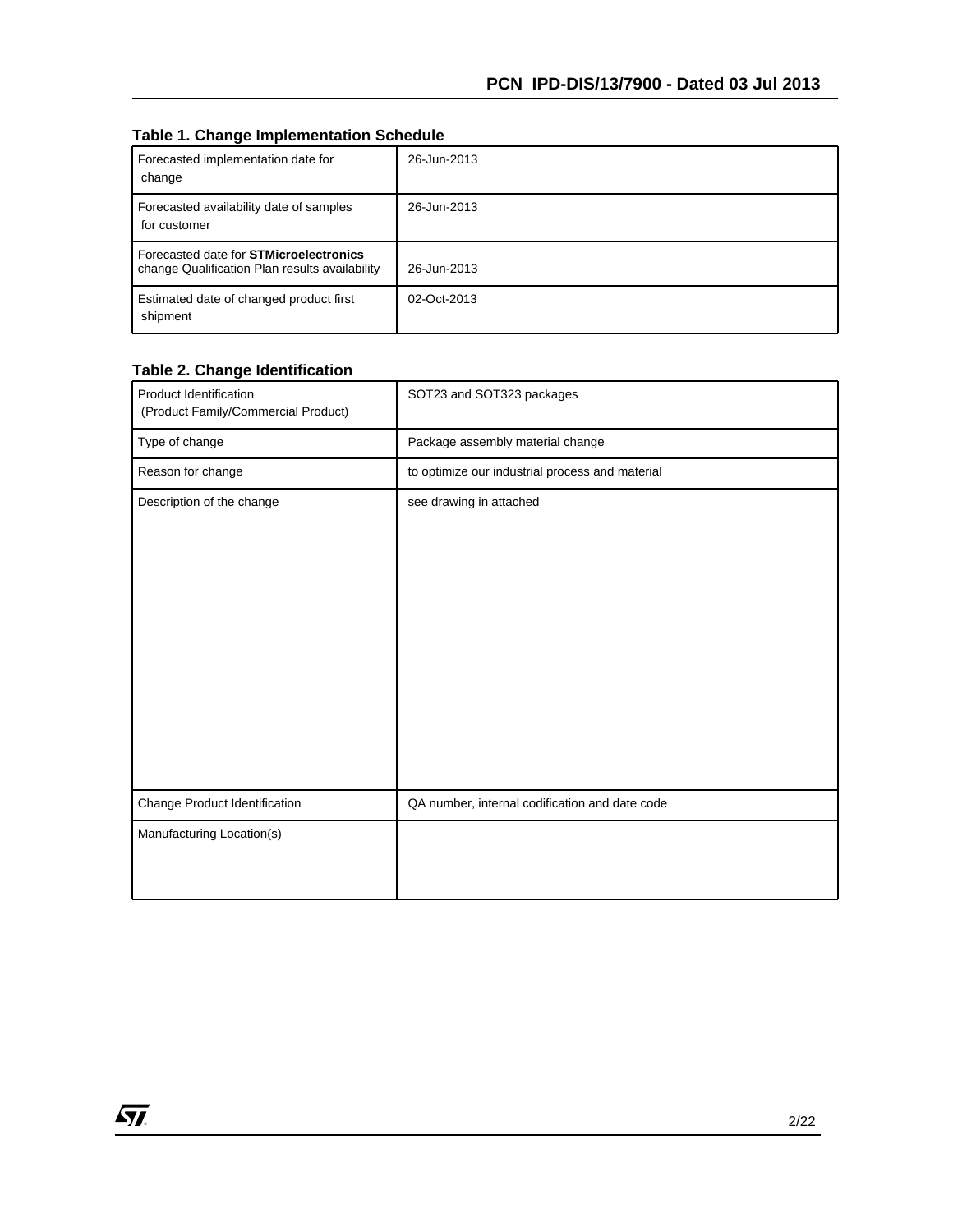#### **Table 3. List of Attachments**

 $\sqrt{M}$ 

| I Customer Part numbers list      |  |
|-----------------------------------|--|
| <b>Qualification Plan results</b> |  |

| Customer Acknowledgement of Receipt                       | <b>PCN IPD-DIS/13/7900</b> |
|-----------------------------------------------------------|----------------------------|
| Please sign and return to STMicroelectronics Sales Office | Dated 03 Jul 2013          |
| Qualification Plan Denied                                 | Name:                      |
| Qualification Plan Approved                               | Title:                     |
|                                                           | Company:                   |
| Change Denied                                             | Date:                      |
| Change Approved                                           | Signature:                 |
| Remark                                                    |                            |
|                                                           |                            |
|                                                           |                            |
|                                                           |                            |
|                                                           |                            |
|                                                           |                            |
|                                                           |                            |
|                                                           |                            |
|                                                           |                            |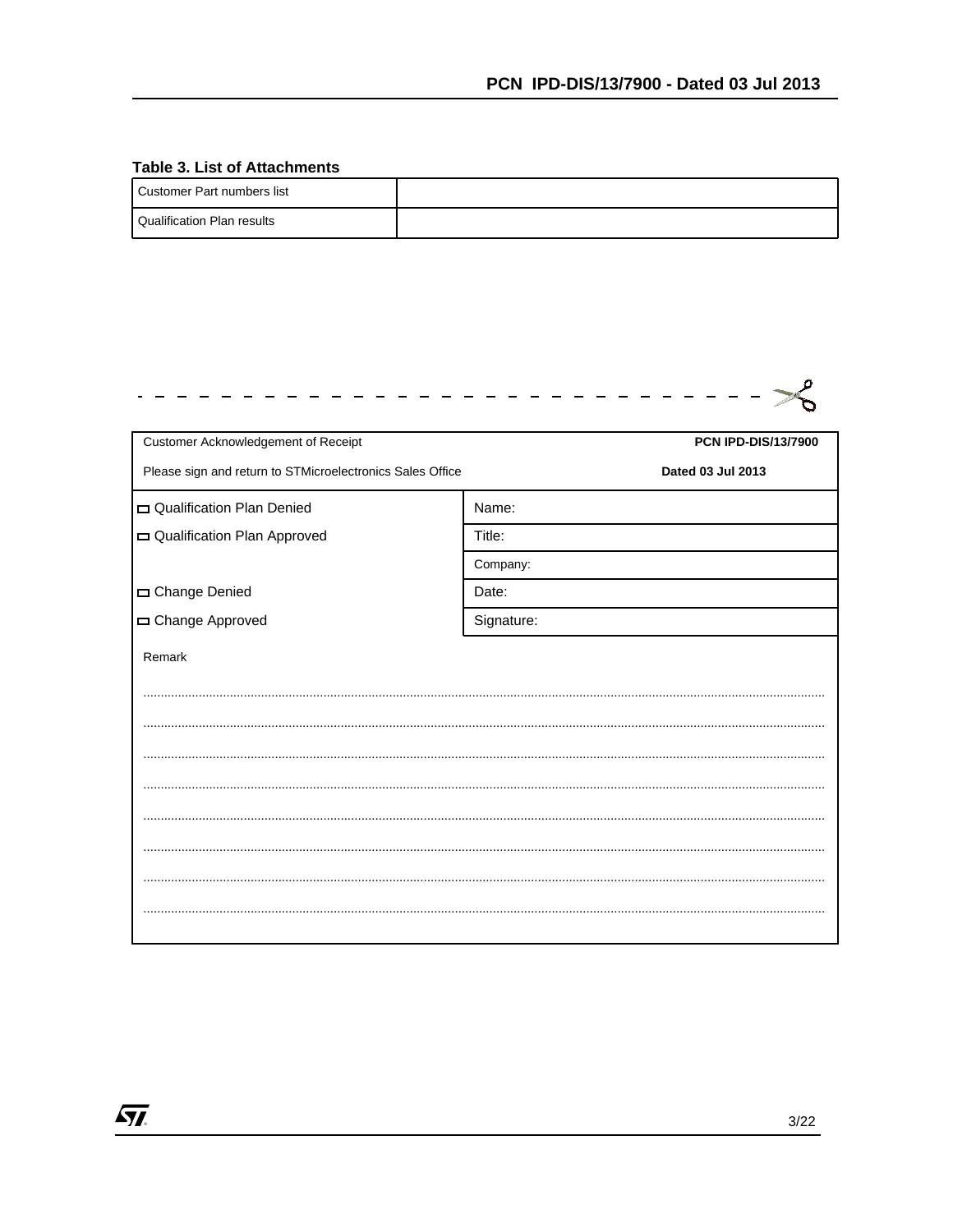| <b>Name</b>       | <b>Function</b>          |
|-------------------|--------------------------|
| Paris, Eric       | <b>Marketing Manager</b> |
| Nopper, Christian | <b>Product Manager</b>   |
| Cazaubon, Guy     | Q.A. Manager             |

## **DOCUMENT APPROVAL**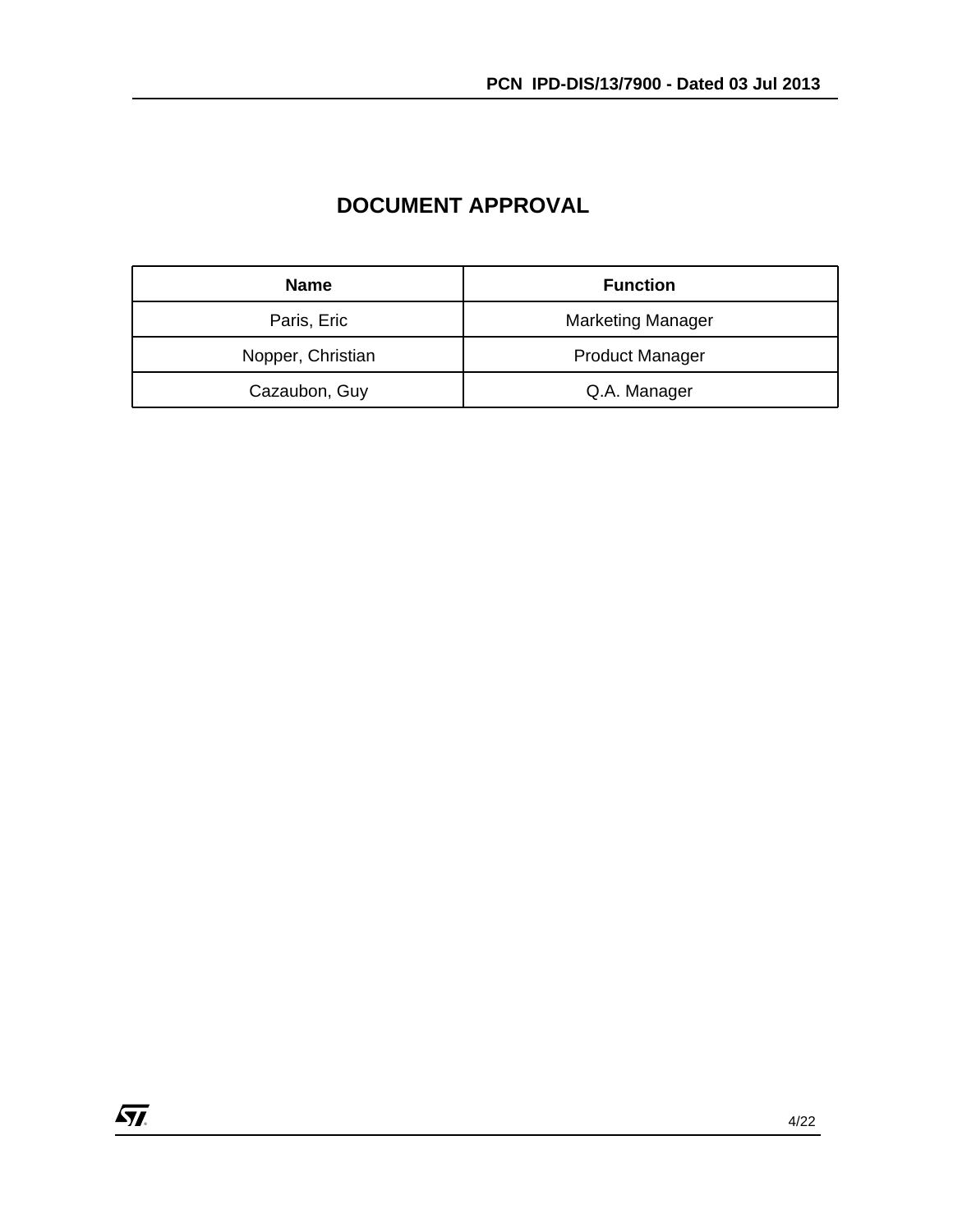

*(1) IPD: Industrial & Power Discretes - ASD: Application Specific Device – IPAD™: Integrated Passive and Active Devices*

# *PCN Product/Process Change Notification*

**Change 1: Qualification of copper wire for SOT23 and SOT323 at ST's subcontractor in Malaysia**

| Change 2: Design optimization and new leadframe layout for DVIULC6-4SC6 and |  |
|-----------------------------------------------------------------------------|--|
| <b>HDMIULC6-4SC6</b>                                                        |  |

| <b>Notification number:</b>           | IPD-DIS/13/7900 | <b>Issue Date</b>                                                                                                                                                                                                                                                                                                                                                                                                                                                          | 24/06/2013                                     |
|---------------------------------------|-----------------|----------------------------------------------------------------------------------------------------------------------------------------------------------------------------------------------------------------------------------------------------------------------------------------------------------------------------------------------------------------------------------------------------------------------------------------------------------------------------|------------------------------------------------|
| <b>Issued by</b>                      | Aline AUGIS     |                                                                                                                                                                                                                                                                                                                                                                                                                                                                            |                                                |
| Product series affected by the change |                 | <b>Protection</b><br>DALC208SC6<br>DSILC6-4SC6<br>DSL01xxxx<br>DSL02xxxx<br>DSL03xxxx<br>DSL04xxxx<br>DVIULC6-4SC6<br>ESDA25SC6-BOS<br>ESDAxx-2SC6<br>ESDAxx-4BC6<br>ESDAxx-5SC6<br>ESDAxx-5W6<br>ESDAxxBC6<br><b>ESDAxxL</b><br>ESDAxxSC5<br>ESDAxxSC5S<br>ESDAxxSC6<br>ESDAxxW<br>ESDAxxW5<br>ESDAxxW5S<br>HDMIULC6-4SC6<br>LBP01-0803SC5<br>USBxx-2SC6<br>USBxx-4SC6<br><b>IPADs</b><br>EMIF01-10005W5<br>KBMF01SC6<br>USBDF01W5<br>USBDF02W5<br>USBUF01W6<br>USBUF02W6 |                                                |
|                                       |                 | <b>ACSwitches</b><br>SMDB3                                                                                                                                                                                                                                                                                                                                                                                                                                                 |                                                |
| Type of change                        |                 |                                                                                                                                                                                                                                                                                                                                                                                                                                                                            | Change 1: package assembly material change     |
|                                       |                 | assembly material change                                                                                                                                                                                                                                                                                                                                                                                                                                                   | Change 2: waferfab material change and package |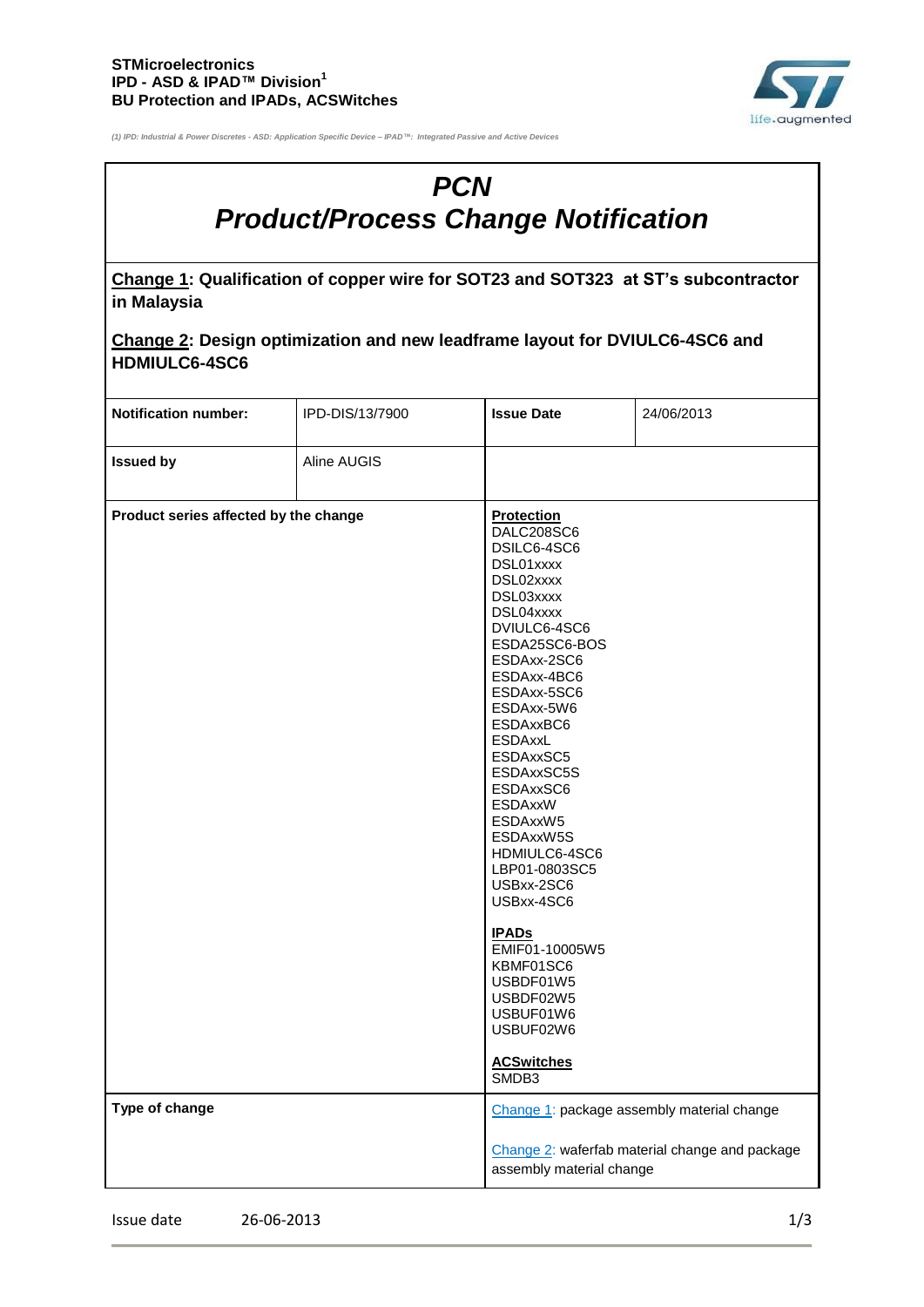#### **STMicroelectronics IPD - ASD & IPAD™ Division<sup>1</sup> BU Protection and IPADs, ACSWitches**



*(1) IPD: Industrial & Power Discretes - ASD: Application Specific Device – IPAD™: Integrated Passive and Active Devices*

| Description of the change                                                                                                                                                                                                                                                        |                     |                                        |                                                                                                                                             |                                                                                                                                                                                                                                                                                                                                                                |  |
|----------------------------------------------------------------------------------------------------------------------------------------------------------------------------------------------------------------------------------------------------------------------------------|---------------------|----------------------------------------|---------------------------------------------------------------------------------------------------------------------------------------------|----------------------------------------------------------------------------------------------------------------------------------------------------------------------------------------------------------------------------------------------------------------------------------------------------------------------------------------------------------------|--|
| Change 1: copper wire bonding                                                                                                                                                                                                                                                    |                     |                                        |                                                                                                                                             |                                                                                                                                                                                                                                                                                                                                                                |  |
| <b>Before Change</b>                                                                                                                                                                                                                                                             | <b>After Change</b> |                                        | <b>After Change</b>                                                                                                                         | <b>Before Change</b>                                                                                                                                                                                                                                                                                                                                           |  |
| Package<br>Wire<br>Au 0.8mils, 1mils or 1.3mils                                                                                                                                                                                                                                  | Cu 0.8mils          | Package                                | Dual pad frame Au wire                                                                                                                      | Single pad frame Cu wire                                                                                                                                                                                                                                                                                                                                       |  |
| All SOT23-323 packages                                                                                                                                                                                                                                                           |                     |                                        | DVIULC6-4SC6 and HDMIULC6-4SC6                                                                                                              |                                                                                                                                                                                                                                                                                                                                                                |  |
| Change 2: new leadframe for DVIULC6-4SC6 and HDMIULC6-4SC6                                                                                                                                                                                                                       |                     | <b>IO4</b>                             |                                                                                                                                             |                                                                                                                                                                                                                                                                                                                                                                |  |
| <b>16 wires</b><br>configuration                                                                                                                                                                                                                                                 |                     | <b>ACC</b><br>103<br>GND<br>101<br>102 |                                                                                                                                             |                                                                                                                                                                                                                                                                                                                                                                |  |
| <b>BEFORE CHANGE</b>                                                                                                                                                                                                                                                             |                     |                                        | AFTER CHANGE                                                                                                                                |                                                                                                                                                                                                                                                                                                                                                                |  |
| <b>Reason for change</b><br>$Change 1$ : The change is performed in order to optimize our industrial process and material.<br>Change 2: The design optimization and the new leadframe layout will simplify the assembly process and enable a<br>better service to our customers. |                     |                                        |                                                                                                                                             |                                                                                                                                                                                                                                                                                                                                                                |  |
| Former versus changed product:                                                                                                                                                                                                                                                   |                     | delivery quantities either.            | The footprint recommended by ST remain the same.<br>The products remain in full compliance with the ST<br>ECOPACK®2 grade ("halogen-free"). | The changed products do not present modified electrical,<br>dimensional or thermal parameters, leaving unchanged the<br>current information published in the product datasheet<br>The Moisture Sensitivity Level of the part (according to the<br>IPC/JEDEC JSTD-020D standard) remains unchanged.<br>There is no change in the packing modes and the standard |  |
| <b>Disposition of former products</b>                                                                                                                                                                                                                                            |                     |                                        |                                                                                                                                             |                                                                                                                                                                                                                                                                                                                                                                |  |
| Deliveries of former product will continue while the conversion is brought to completion and as long as former<br>product stocks last.                                                                                                                                           |                     |                                        |                                                                                                                                             |                                                                                                                                                                                                                                                                                                                                                                |  |
| <b>Marking and traceability</b>                                                                                                                                                                                                                                                  |                     |                                        |                                                                                                                                             |                                                                                                                                                                                                                                                                                                                                                                |  |
| QA number, date code and internal codification                                                                                                                                                                                                                                   |                     |                                        |                                                                                                                                             |                                                                                                                                                                                                                                                                                                                                                                |  |
| <b>Qualification complete date</b><br>Week 16-2013                                                                                                                                                                                                                               |                     |                                        |                                                                                                                                             |                                                                                                                                                                                                                                                                                                                                                                |  |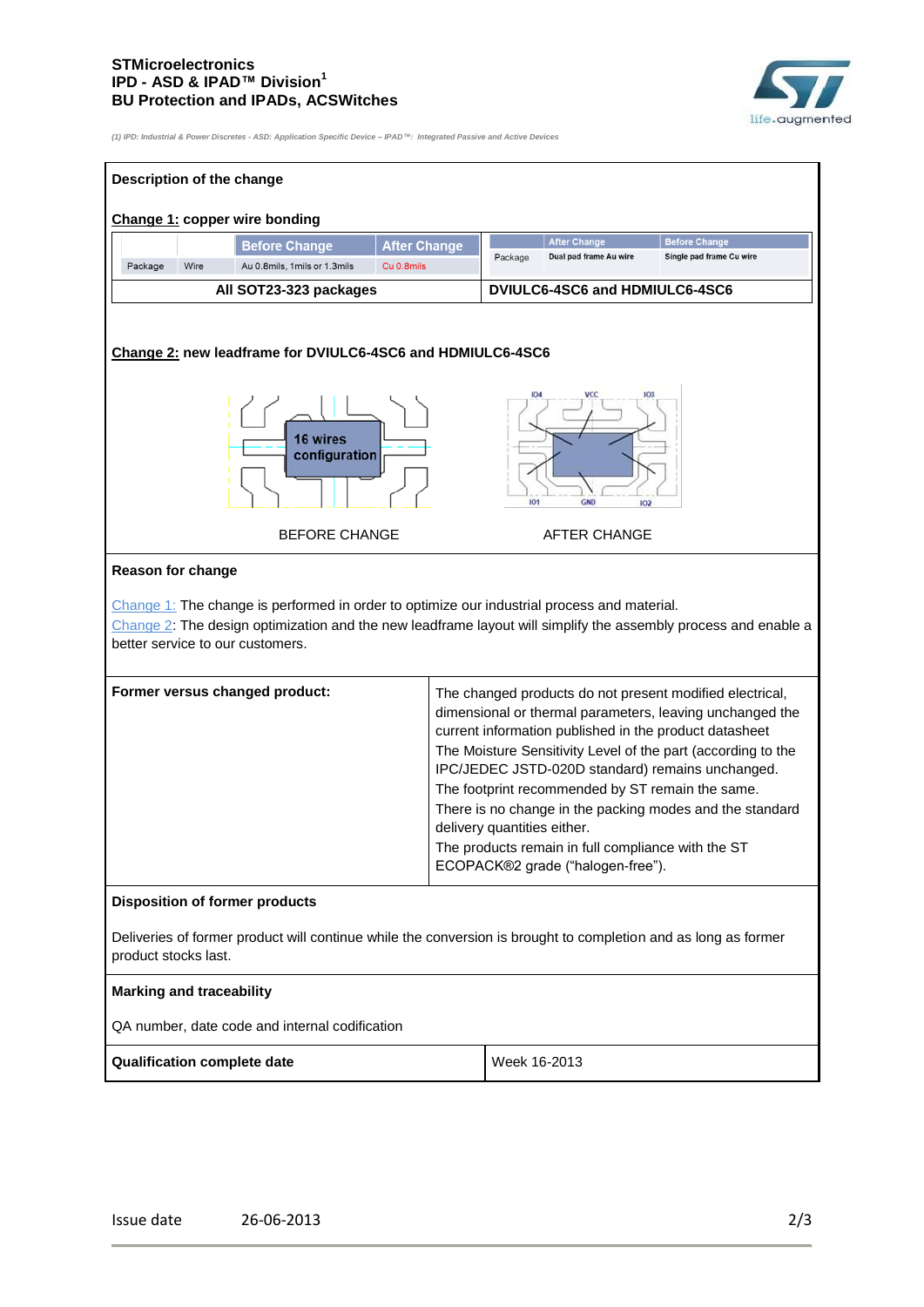#### **STMicroelectronics IPD - ASD & IPAD™ Division<sup>1</sup> BU Protection and IPADs, ACSWitches**



*(1) IPD: Industrial & Power Discretes - ASD: Application Specific Device – IPAD™: Integrated Passive and Active Devices*

#### **Forecasted sample availability**

|  | <b>Product family</b>                                                                                                                                                                                                                                                                                                                                   | <b>Sub-family</b> | <b>Commercial part</b><br><b>Number</b> | <b>Availability date</b>                    |  |
|--|---------------------------------------------------------------------------------------------------------------------------------------------------------------------------------------------------------------------------------------------------------------------------------------------------------------------------------------------------------|-------------------|-----------------------------------------|---------------------------------------------|--|
|  |                                                                                                                                                                                                                                                                                                                                                         |                   | DVIULC6-4SC6                            | From now                                    |  |
|  |                                                                                                                                                                                                                                                                                                                                                         |                   | ESDALC6V1W5                             | Week 32-2013                                |  |
|  |                                                                                                                                                                                                                                                                                                                                                         |                   | HDMIULC6-4SC6                           | Week 28-2013                                |  |
|  |                                                                                                                                                                                                                                                                                                                                                         |                   | ESDA14V2SC5                             | Week 28-2013                                |  |
|  |                                                                                                                                                                                                                                                                                                                                                         |                   | ESDA5V3L                                | Week 28-2013                                |  |
|  |                                                                                                                                                                                                                                                                                                                                                         |                   | ESDA6V1L                                | Week 28-2013                                |  |
|  |                                                                                                                                                                                                                                                                                                                                                         |                   | USBLC6-2SC6                             | Week 28-2013                                |  |
|  |                                                                                                                                                                                                                                                                                                                                                         |                   | USBLC6-4SC6                             | Week 28-2013                                |  |
|  | <b>Protection</b>                                                                                                                                                                                                                                                                                                                                       | SOT23/323         | DALC208SC6                              | Week 28-2013                                |  |
|  |                                                                                                                                                                                                                                                                                                                                                         |                   | DSL01-008SC5                            | Week 28-2013                                |  |
|  |                                                                                                                                                                                                                                                                                                                                                         |                   | ESDA14V2L                               | Week 28-2013                                |  |
|  |                                                                                                                                                                                                                                                                                                                                                         |                   | ESDA25L                                 | Week 28-2013                                |  |
|  |                                                                                                                                                                                                                                                                                                                                                         |                   | ESDA5V3SC5                              | Week 28-2013                                |  |
|  |                                                                                                                                                                                                                                                                                                                                                         |                   | ESDA5V3SC6                              | Week 28-2013                                |  |
|  |                                                                                                                                                                                                                                                                                                                                                         |                   | ESDA6V1-4BC6                            | Week 28-2013                                |  |
|  |                                                                                                                                                                                                                                                                                                                                                         |                   | ESDA6V1SC5                              | Week 28-2013                                |  |
|  |                                                                                                                                                                                                                                                                                                                                                         |                   | ESDA6V1W5                               | Week 28-2013                                |  |
|  | <b>ACSwitches</b>                                                                                                                                                                                                                                                                                                                                       | SOT-23            | SMDB3                                   | Week 28-2013                                |  |
|  | <b>IPAD</b>                                                                                                                                                                                                                                                                                                                                             | SOT-323           | USBUF02W6                               | From now                                    |  |
|  | <b>Change implementation schedule</b>                                                                                                                                                                                                                                                                                                                   |                   |                                         |                                             |  |
|  | <b>Sales types</b>                                                                                                                                                                                                                                                                                                                                      |                   | <b>Estimated production start</b>       | <b>Estimated first shipments</b>            |  |
|  | All                                                                                                                                                                                                                                                                                                                                                     |                   | <b>Week 36-2013</b>                     | <b>Week 40-2013</b>                         |  |
|  | <b>Comments:</b>                                                                                                                                                                                                                                                                                                                                        |                   |                                         |                                             |  |
|  | <b>Customer's feedback</b>                                                                                                                                                                                                                                                                                                                              |                   |                                         |                                             |  |
|  | Please contact your local ST sales representative or quality contact for requests concerning this change<br>notification.<br>Absence of acknowledgement of this PCN within 30 days of receipt will constitute acceptance of the change<br>Absence of additional response within 90 days of receipt of this PCN will constitute acceptance of the change |                   |                                         |                                             |  |
|  | Qualification program and results                                                                                                                                                                                                                                                                                                                       |                   |                                         | QRP13126 (change 2) and QRP13127 (change 1) |  |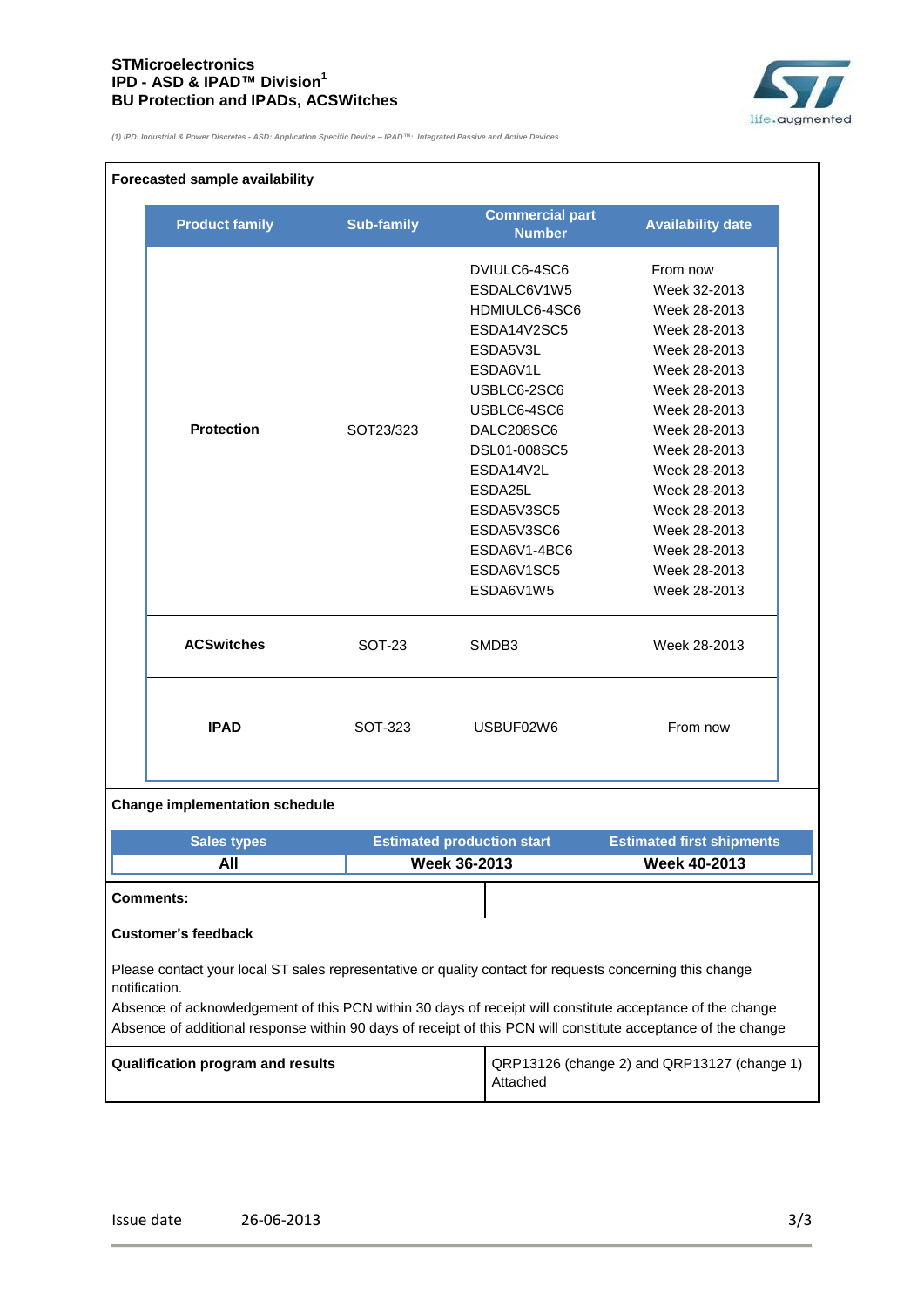

# **Reliability Report**

*Design optimization and new leadframe layout for DVIULC6-4SC6 and HDMIULC6-4SC6* 

| <b>General Information</b>        |                                               | <b>Locations</b>       |                                             |  |
|-----------------------------------|-----------------------------------------------|------------------------|---------------------------------------------|--|
| <b>Product Line</b>               | Transil ASD                                   | <b>Wafer fab</b>       | <b>STMicroelectronics Tours</b><br>(France) |  |
| <b>Product Description</b>        | 4-line ESD protection for<br>high speed lines |                        | Subcontractor (Malaysia)                    |  |
| P/N                               | DVIULC6-4SC6<br>HDMIULC6-4SC6                 | <b>Assembly plant</b>  |                                             |  |
| <b>Product Group</b>              | IPD.                                          | <b>Reliability Lab</b> | <b>STMicroelectronics Tours</b><br>(France) |  |
| <b>Product division</b>           | ASD&IPAD                                      |                        |                                             |  |
| Package                           | SOT23-6L                                      |                        |                                             |  |
| <b>Silicon Process technology</b> | <b>ULC</b>                                    |                        |                                             |  |
| <b>Maturity level step</b>        | Qualified                                     |                        |                                             |  |

#### **DOCUMENT INFORMATION**

| <b>Version</b> | Date          | Pages I | Prepared by     | Approved by          | <b>Comment</b>       |
|----------------|---------------|---------|-----------------|----------------------|----------------------|
| 1.0            | 22-APRIL-2013 |         | <b>MICHELON</b> | <b>J.P. REBRASSE</b> | PCN: IPD-DIS/13/7900 |
|                |               |         |                 |                      |                      |
|                |               |         |                 |                      |                      |

Note: This report is a summary of the reliability trials performed in good faith by STMicroelectronics in order to evaluate the potential reliability risks during the product life using a set of defined test methods.

This report does not imply for STMicroelectronics expressly or implicitly any contractual obligations other than as set forth in STMicroelectronics general terms and conditions of Sale. This report and its contents shall not be disclosed to a third party without previous written agreement fromSTMicroelectronics.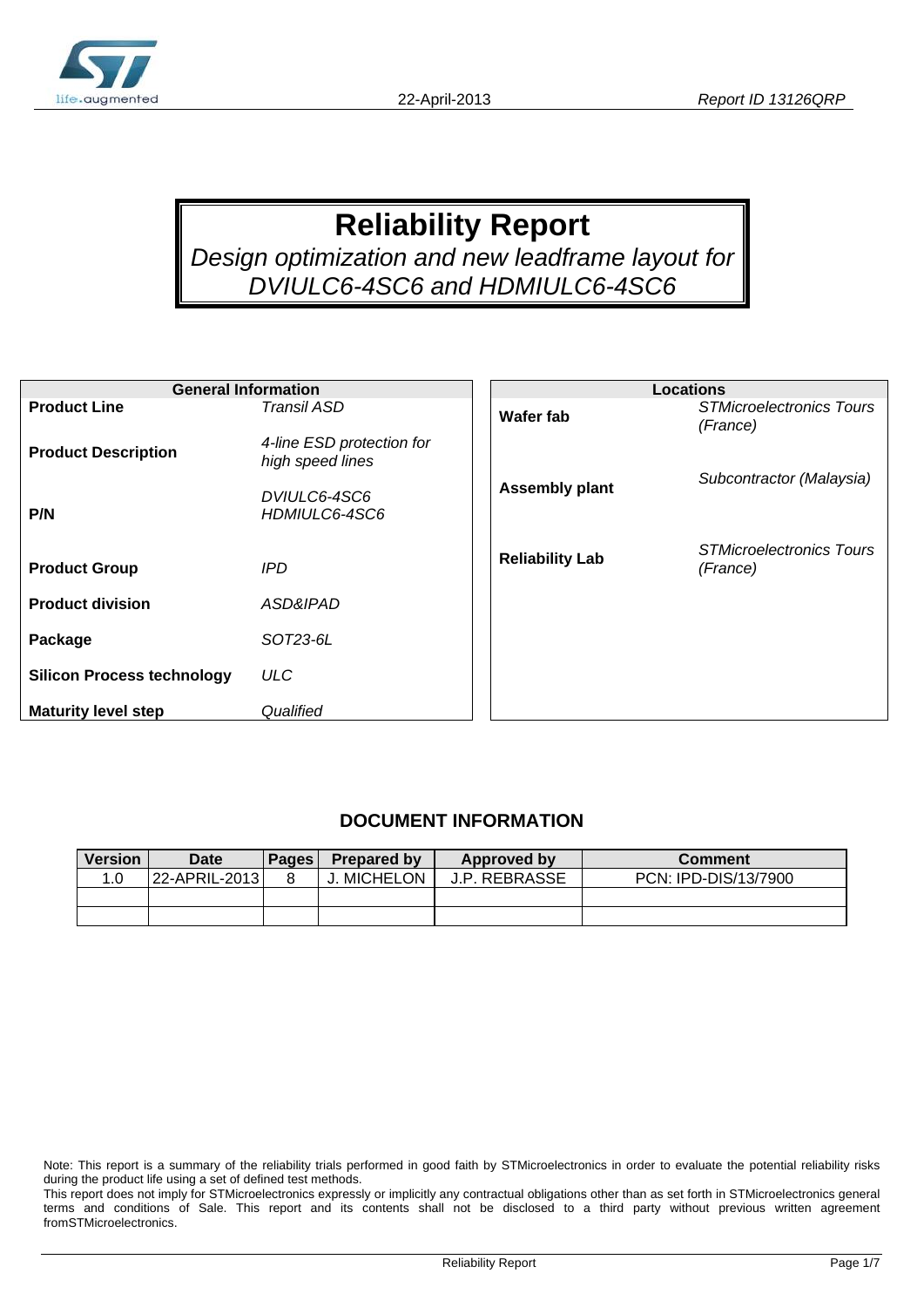

## **TABLE OF CONTENTS**

| 3 1             |  |
|-----------------|--|
| 32 <sup>o</sup> |  |
|                 |  |
| 41              |  |
|                 |  |
|                 |  |
| 52              |  |
|                 |  |
| 61              |  |
| 6.2             |  |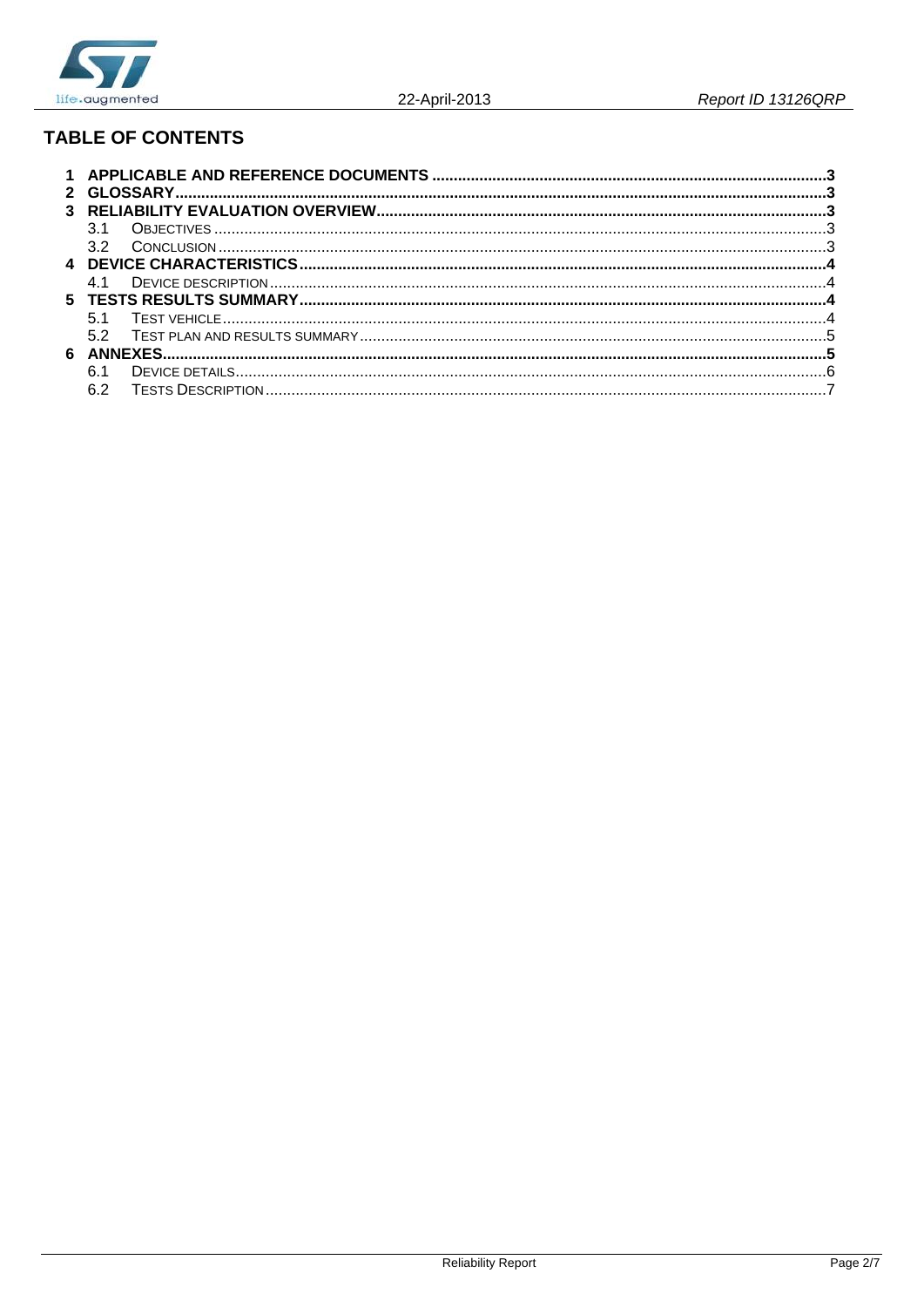

## **1 APPLICABLE AND REFERENCE DOCUMENTS**

| Document reference | <b>Short description</b>                                               |
|--------------------|------------------------------------------------------------------------|
| <b>JESD47</b>      | Stress-Test-Driven Qualification of Integrated Circuits                |
| <b>SOP 2614</b>    | Reliability requirements for product qualification                     |
| 0061692            | Reliability tests and criteria for qualifications                      |
| <b>AEC-Q100</b>    | Stress test qualification for automotive grade integrated circuits     |
| <b>AEC-Q101</b>    | Stress test qualification for automotive grade discrete semiconductors |

### **2 GLOSSARY**

| <b>DUT</b> | Device Under Test            |
|------------|------------------------------|
| <b>PCB</b> | <b>Printed Circuit Board</b> |
| SS         | Sample Size                  |

## **3 RELIABILITY EVALUATION OVERVIEW**

## 3.1 **Objectives**

To qualify the design optimization and the new leadframe layout of DVIULC6-4SC6 and HDMIUL6-4SC6. The goal of this change will simplify the assembly process and enable a better service to our customers.



## 3.2 **Conclusion**

Qualification plan requirements have been fulfilled without exception. Reliability tests have shown that the devices behave correctly against environmental tests (no failure). Moreover, the stability of electrical parameters during the accelerated tests demonstrates the robustness of the products and safe operation, which is consequently expected during their lifetime.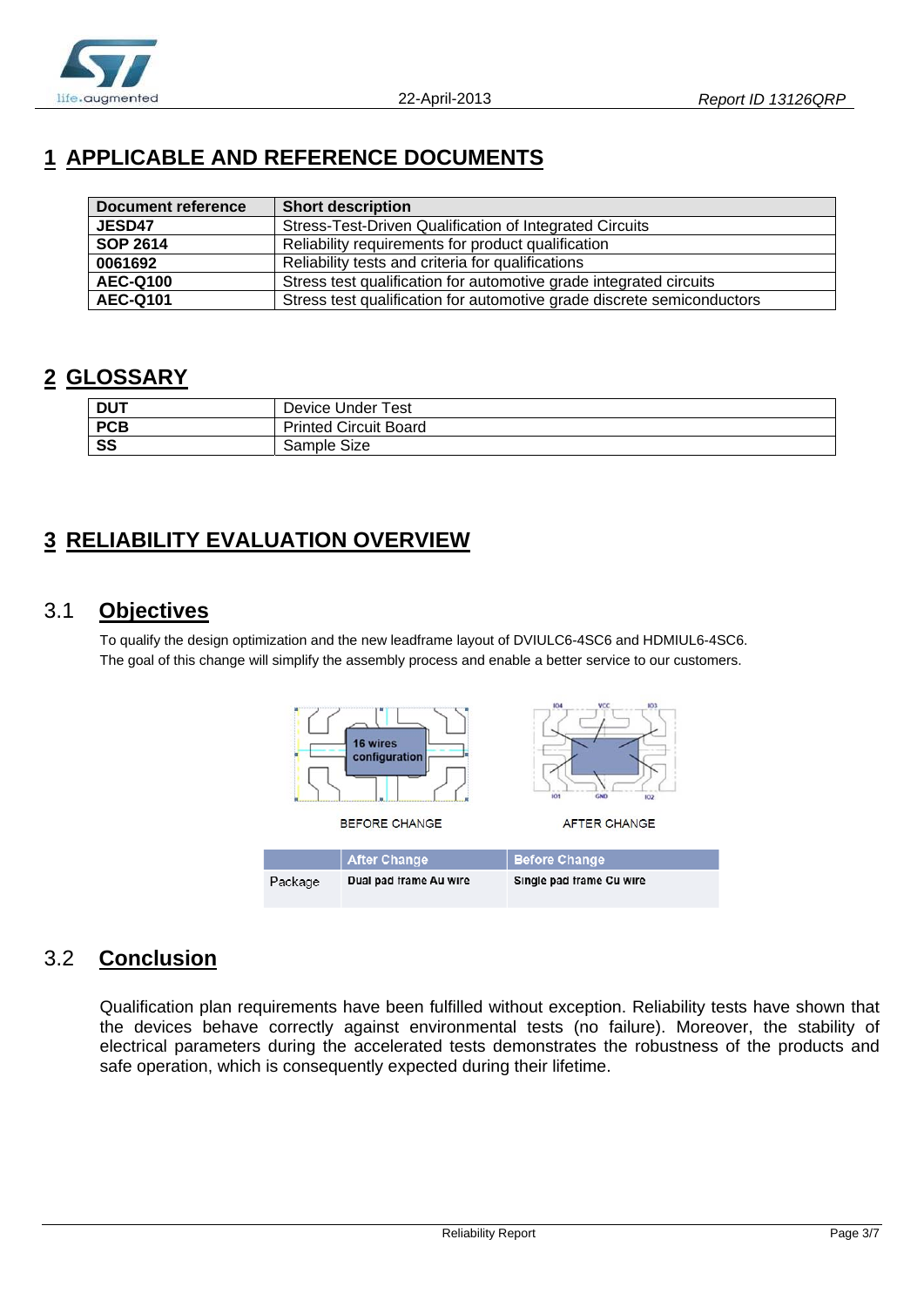

## **4 DEVICE CHARACTERISTICS**

### 4.1 **Device description**

The **HDMIULC6-4SC6** is a monolithic, application specific discrete device dedicated to ESD protection of the HDMI connection. It also offers the same high level of protection for IEEE 1394a and IEEE 1394b/c, USB 2.0, Ethernet links, and video lines.

Its ultra high cutoff frequency (5.3 GHz) secures a high level of signal integrity. The device topology provides this integrity without compromising the complete protection of ICs against the most stringent ESD strikes.

The **DVIULC6-4SC6** is a monolithic, application specific discrete device dedicated to ESD protection of high speed interfaces, such as DVI, HDMI, IEEE 1394a, and b, USB 2.0, Ethernet links and video lines. Its ultralow line capacitance secures a high level of signal integrity without compromise in protecting sensitive chips against the most stringently characterized ESD strikes.

## **5 TESTS RESULTS SUMMARY**

## 5.1 **Test vehicle**

.

| Lot $#$ | <b>Part Number</b> | <b>Die Manufacturing</b><br>plant  | <b>Assembly plant</b> | <b>Comment</b>                              |
|---------|--------------------|------------------------------------|-----------------------|---------------------------------------------|
|         | DVIULC6-4SC6       | <b>STMicroelectronics</b><br>Tours | Subontractor Malaysia | New version: design<br>optimization and the |
|         | DVIULC6-4SC6       | <b>STMicroelectronics</b><br>Tours | Subontractor Malaysia | new leadframe layout /<br>Cu wire           |
|         | DVIULC6-4SC6       | <b>STMicroelectronics</b><br>Tours | Subontractor Malaysia |                                             |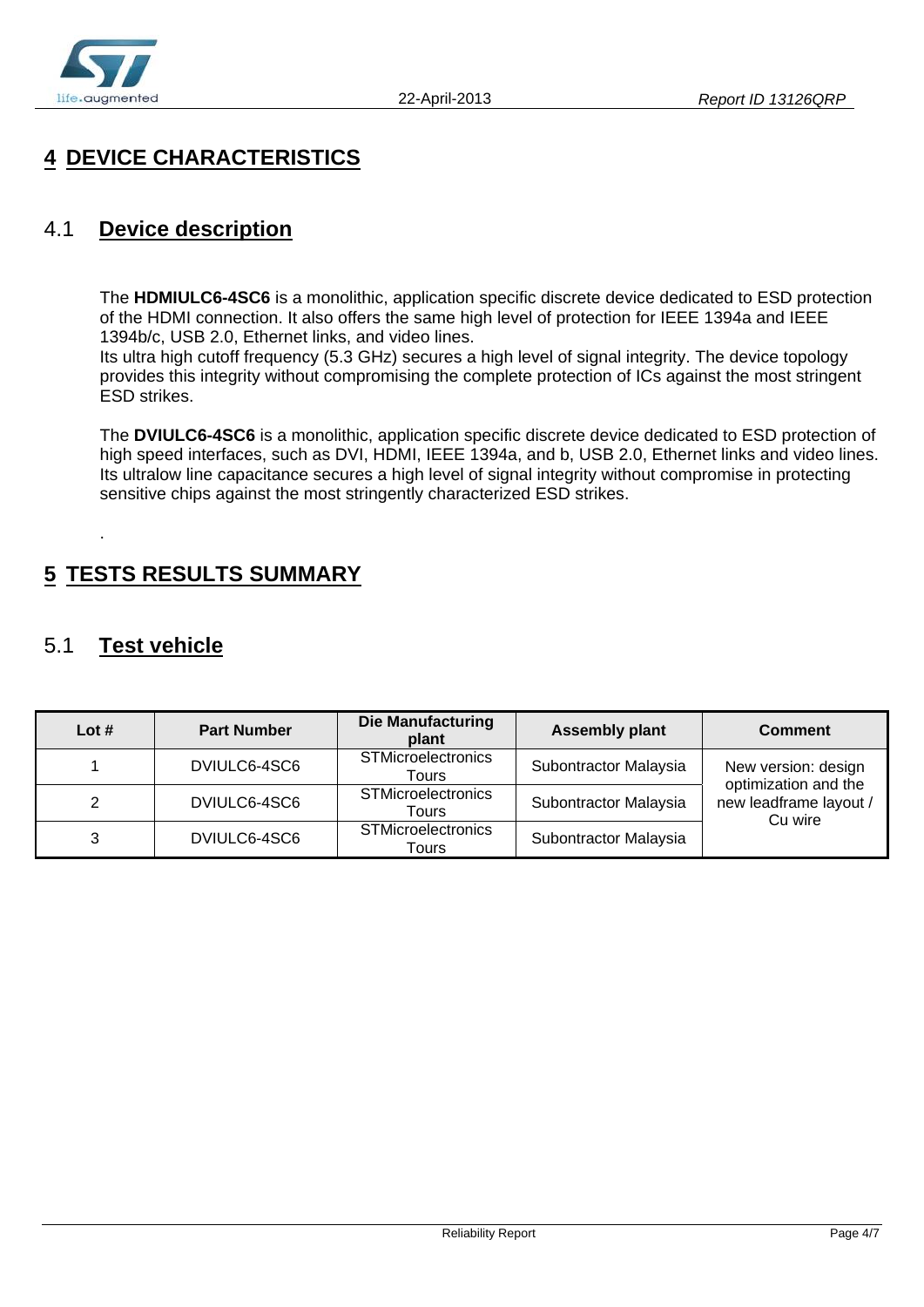

## 5.2 **Test plan and results summary**

#### **DVIULC6-4SC6**

| <b>Test</b>               | <b>PC</b> | Std ref.                                                             | <b>Conditions</b>                                     | <b>SS</b> | <b>Steps</b>   |       | <b>Failure/SS</b> |      | <b>Note</b>    |
|---------------------------|-----------|----------------------------------------------------------------------|-------------------------------------------------------|-----------|----------------|-------|-------------------|------|----------------|
|                           |           |                                                                      |                                                       |           |                | Lot 1 | $Lot 2$ $Lot 3$   |      |                |
| <b>Die Oriented Tests</b> |           |                                                                      |                                                       |           |                |       |                   |      |                |
|                           |           |                                                                      | $Tj = 125^{\circ}C / VR = 5V$                         |           | 168h           | 0/77  | 0/77              | 0/77 |                |
| <b>HTRB</b>               | N         | <b>JESD22 A-108</b>                                                  |                                                       | 231       | 500h           | 0/77  | 0/77              | 0/77 |                |
|                           |           |                                                                      |                                                       |           | 1000h          | 0/77  | 0/77              | 0/77 |                |
| package Oriented Tests    |           |                                                                      |                                                       |           |                |       |                   |      |                |
| MSL1<br>search            | Y         | <b>JESD22 A-113</b>                                                  | Ta = $85^{\circ}$ C / RH= $85\%$                      | 30        | 168h           |       |                   | 0/30 | MSL1 validated |
|                           | Y         | $Ta = 85^{\circ}C$ ; RH = $85\%$<br><b>JESD22 A-101</b><br>$VR = 5V$ |                                                       |           | 168h           |       |                   | 0/77 |                |
| <b>THB</b>                |           |                                                                      |                                                       | 77        | 500h           |       |                   | 0/77 |                |
|                           |           |                                                                      |                                                       |           | 1000h          |       |                   | 0/77 |                |
| <b>TC</b>                 | Y         | <b>JESD22 A-104</b>                                                  | $-65^{\circ}$ C / $+150^{\circ}$ C<br>2 cycles / hour | 77        | 1000<br>cycles |       |                   | 0/77 |                |
| AC                        | Y         | <b>JESD22 A102</b>                                                   | Ta =121°C; 100%RH<br>2 BAR                            | 77        | 96h            |       |                   | 0/77 |                |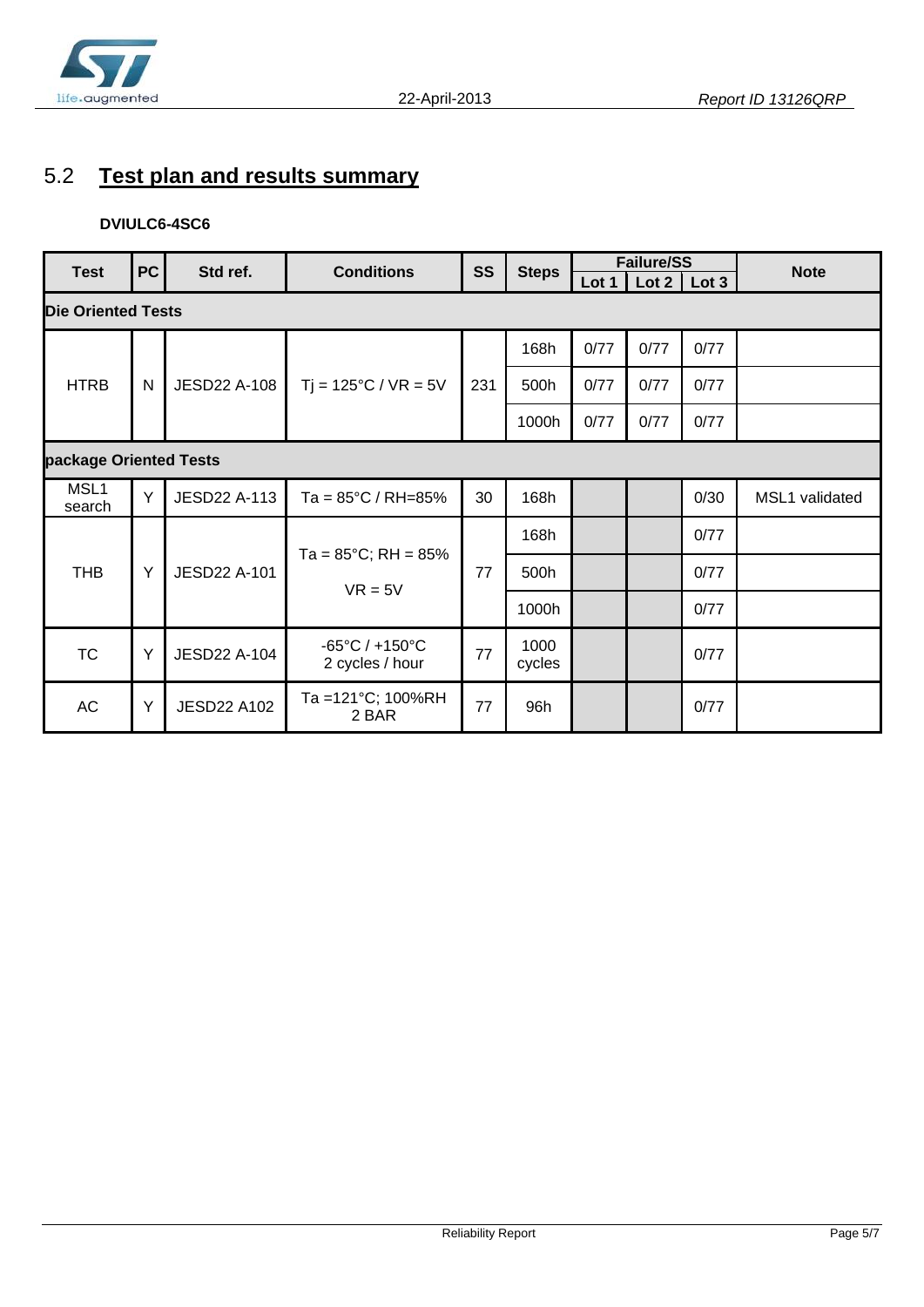

## **6 ANNEXES**

## 6.1 **Devicedetails**

**Pin connection** 



SOT23-6L (JEDEC MO178AB)

### **Block diagram**



### **Package outline/Mechanical data**

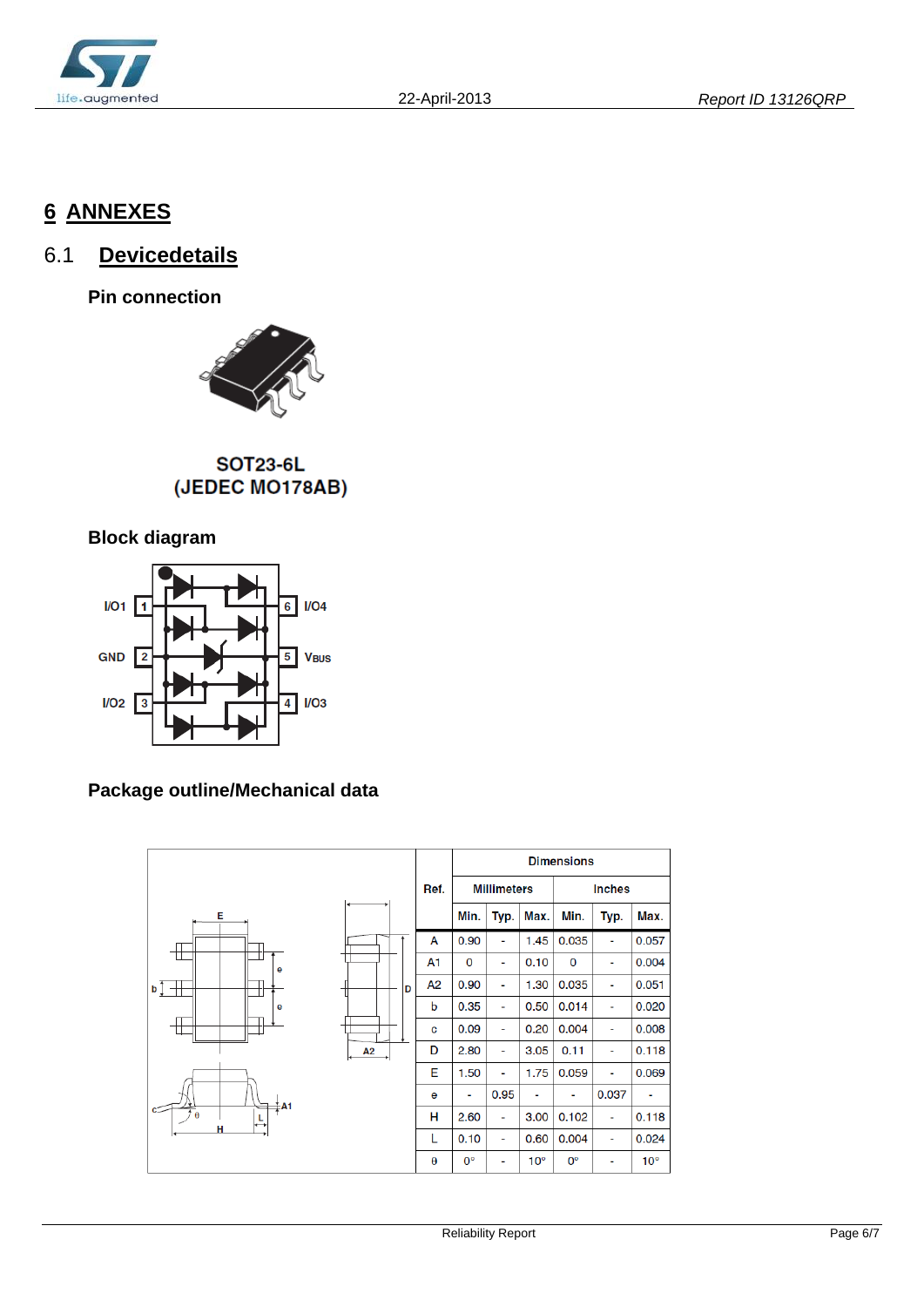

## 6.2 **Tests Description**

| <b>Test name</b><br><b>Description</b>                        |                                                                                                                                                                                                                                                 | <b>Purpose</b>                                                                                                                                                                                                                                                                                                                                                                                                            |
|---------------------------------------------------------------|-------------------------------------------------------------------------------------------------------------------------------------------------------------------------------------------------------------------------------------------------|---------------------------------------------------------------------------------------------------------------------------------------------------------------------------------------------------------------------------------------------------------------------------------------------------------------------------------------------------------------------------------------------------------------------------|
| <b>Die Oriented</b>                                           |                                                                                                                                                                                                                                                 |                                                                                                                                                                                                                                                                                                                                                                                                                           |
| <b>HTRB</b><br><b>High Temperature</b><br><b>Reverse Bias</b> | The device is stressed in static configuration,<br>trying to satisfy as much as possible the<br>following conditions:<br>low power dissipation;<br>max. supply voltage compatible with diffusion<br>process and internal circuitry limitations; | To determine the effects of bias conditions and<br>temperature on solid state devices over time. It<br>simulates the devices operating condition in an<br>accelerated way.<br>To maximize the electrical field across either<br>reverse-biased junctions or dielectric layers, in<br>order to investigate the failure modes linked to<br>mobile contamination, oxide ageing,<br>layout<br>sensitivity to surface effects. |
| <b>Package Oriented</b>                                       |                                                                                                                                                                                                                                                 |                                                                                                                                                                                                                                                                                                                                                                                                                           |
| <b>PC</b><br>Preconditioning                                  | The device<br>profile<br>temperature<br>used<br>for<br>mounting devices, after controlled moisture<br>absorption.                                                                                                                               | As stand-alone test: to investigate the moisture<br>sensitivity level.<br>is submitted to a typical As preconditioning before other reliability tests:<br>surface to verify that the surface mounting stress does<br>not impact on the subsequent<br>reliability<br>performance.<br>The typical failure modes are "popcorn" effect<br>and delamination.                                                                   |
| <b>THB</b><br>Temperature<br><b>Humidity Bias</b>             | The device is biased in static configuration<br>minimizing its internal power dissipation, and<br>stored at controlled conditions of ambient<br>temperature and relative humidity.                                                              | To evaluate the package moisture resistance<br>with electrical field applied, both electrolytic and<br>galvanic corrosion are put in evidence.                                                                                                                                                                                                                                                                            |
| <b>TC</b><br>Temperature<br>Cycling                           | submitted<br>device<br>cycled<br>The<br>is<br>to<br>temperature excursions, between a hot and a<br>cold chamber in air atmosphere.                                                                                                              | To investigate failure modes related to the<br>thermo-mechanical stress induced<br>by the<br>different thermal expansion of the materials<br>interacting in the die-package system. Typical<br>failure modes are linked to metal displacement,<br>molding<br>dielectric<br>cracking,<br>compound<br>delamination, wire-bonds failure,<br>die-attach<br>layer degradation.                                                 |
| <b>AC</b><br>Autoclave                                        | The device is stored in saturated steam, at<br>fixed and controlled conditions of pressure<br>and temperature.                                                                                                                                  | To investigate corrosion phenomena affecting<br>die or package materials, related to chemical<br>contamination and package hermeticity.                                                                                                                                                                                                                                                                                   |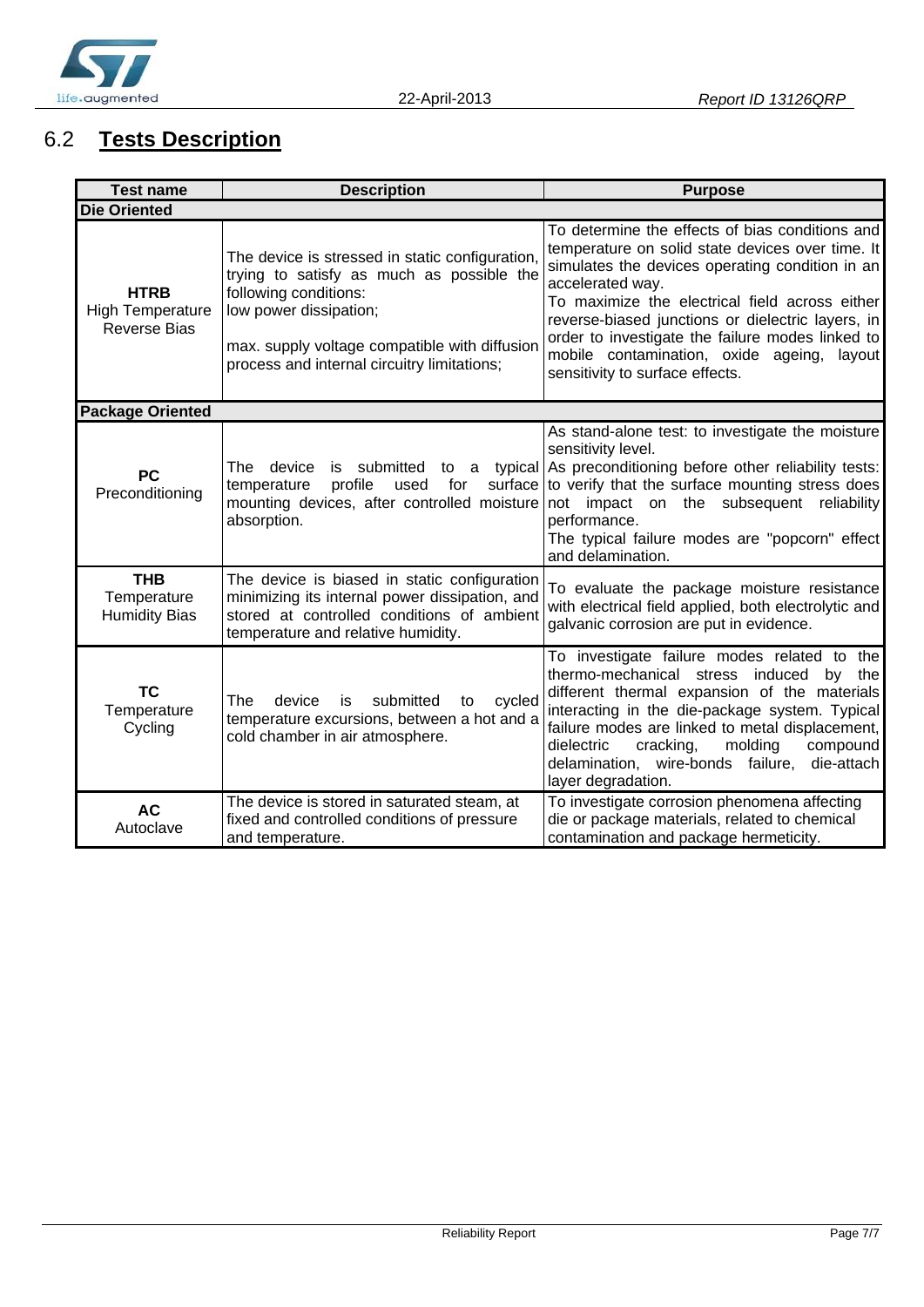

# **Reliability Report**

*Qualification of copper wire for SOT23 and SOT323 at ST's subcontractor in Malaysia* 

| <b>General Information</b> |                                                                                                                                                                                                                                                                                                                                                                          |                        | <b>Locations</b>                                                                                 |
|----------------------------|--------------------------------------------------------------------------------------------------------------------------------------------------------------------------------------------------------------------------------------------------------------------------------------------------------------------------------------------------------------------------|------------------------|--------------------------------------------------------------------------------------------------|
| <b>Product Line</b>        | Protection/IPADs/ACSwitches<br><b>Protection</b>                                                                                                                                                                                                                                                                                                                         | <b>Wafer fab</b>       | <b>STMicroelectronics Tours</b><br>(France)<br><b>STMicloelectronics</b><br>AngMoKio (Singapore) |
|                            | DALC208SC6<br>DSILC6-4SC6<br>DSL01xxxx<br>DSL02xxxx<br>DSL03xxxx<br>DSL04xxxx<br>DVIULC6-4SC6<br>ESDA25SC6-BOS                                                                                                                                                                                                                                                           | <b>Assembly plant</b>  | Subcontractor (Malaysia)                                                                         |
| P/N                        | ESDAxx-2SC6<br>ESDAxx-4BC6<br>ESDAxx-5SC6<br>ESDAxx-5W6<br>ESDAxxBC6<br><b>ESDAxxL</b><br>ESDAxxSC5<br>ESDAxxSC5S<br>ESDAxxSC6<br><b>ESDAxxW</b><br>ESDAxxW5<br>ESDAxxW5S<br>HDMIULC6-4SC6<br>LBP01-0803SC5<br>USBxx-2SC6<br>USBxx-4SC6<br><b>IPADs</b><br>EMIF01-10005W5<br>KBMF01SC6<br>USBDF01W5<br>USBDF02W5<br>USBUF01W6<br>USBUF02W6<br><b>ACSwitches</b><br>SMDB3 | <b>Reliability Lab</b> | <b>STMicroelectronics Tours</b><br>(France)                                                      |
| <b>Product Group</b>       | <b>IPD</b>                                                                                                                                                                                                                                                                                                                                                               |                        |                                                                                                  |
| <b>Product division</b>    | ASD&IPAD                                                                                                                                                                                                                                                                                                                                                                 |                        |                                                                                                  |
| Package                    | SOT23/323                                                                                                                                                                                                                                                                                                                                                                |                        |                                                                                                  |
| <b>Maturity level step</b> | Qualified                                                                                                                                                                                                                                                                                                                                                                |                        |                                                                                                  |

#### **DOCUMENT INFORMATION**

| Version | <b>Date</b>    | Pages | <b>Prepared by</b> | <b>Approved by</b> | Comment              |
|---------|----------------|-------|--------------------|--------------------|----------------------|
|         | 22-APRIL-20131 |       | <b>MICHELON</b>    | J.P. REBRASSE      | PCN: IPD-DIS/13/7900 |

Note: This report is a summary of the reliability trials performed in good faith by STMicroelectronics in order to evaluate the potential reliability risks during the product life using a set of defined test methods.

This report does not imply for STMicroelectronics expressly or implicitly any contractual obligations other than as set forth in STMicroelectronics general terms and conditions of Sale. This report and its contents shall not be disclosed to a third party without previous written agreement from STMicroelectronics.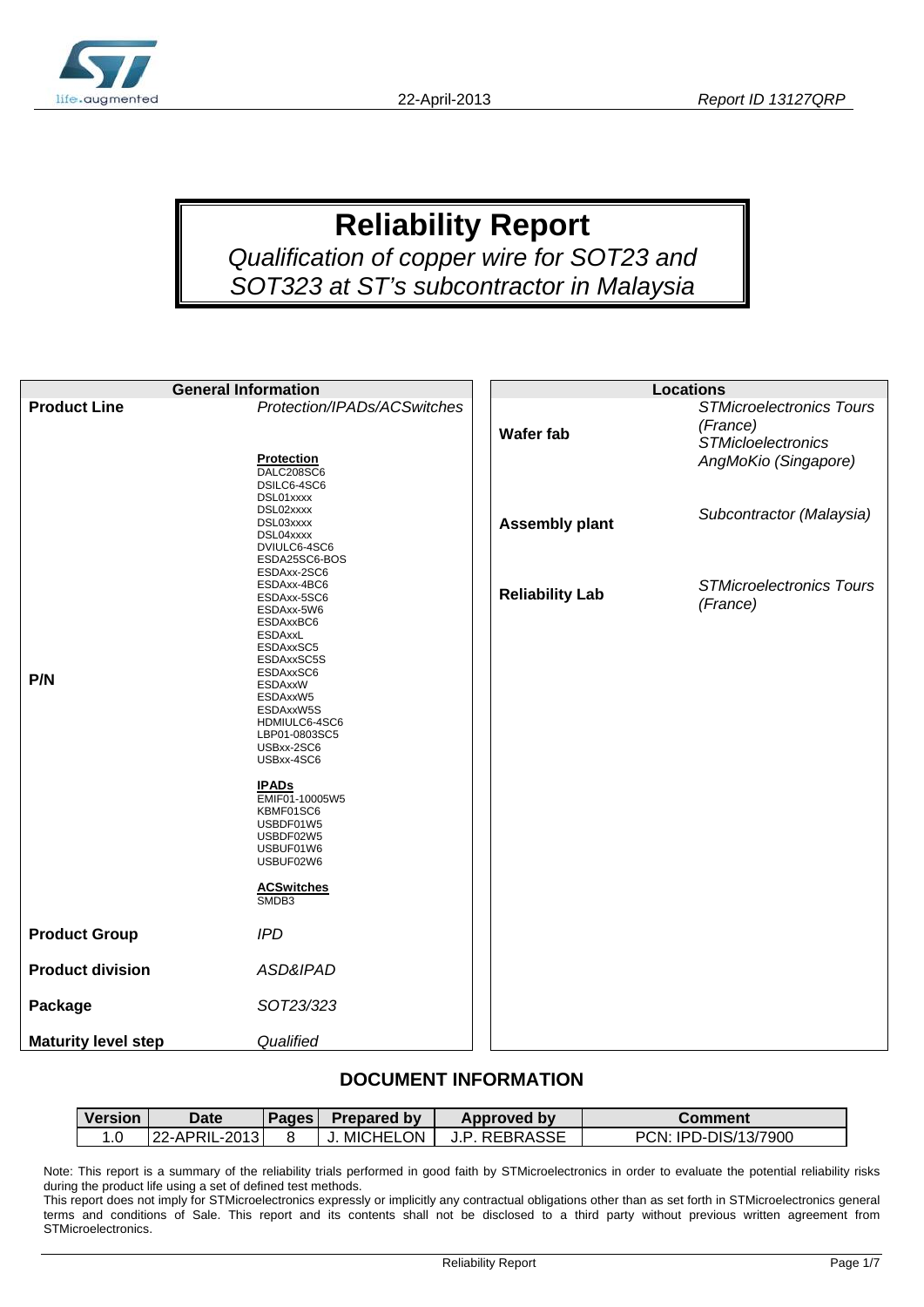

## **TABLE OF CONTENTS**

| <b>31</b>       |  |  |  |  |  |  |
|-----------------|--|--|--|--|--|--|
| 32 <sup>o</sup> |  |  |  |  |  |  |
|                 |  |  |  |  |  |  |
| <b>41</b>       |  |  |  |  |  |  |
|                 |  |  |  |  |  |  |
|                 |  |  |  |  |  |  |
| 52              |  |  |  |  |  |  |
|                 |  |  |  |  |  |  |
|                 |  |  |  |  |  |  |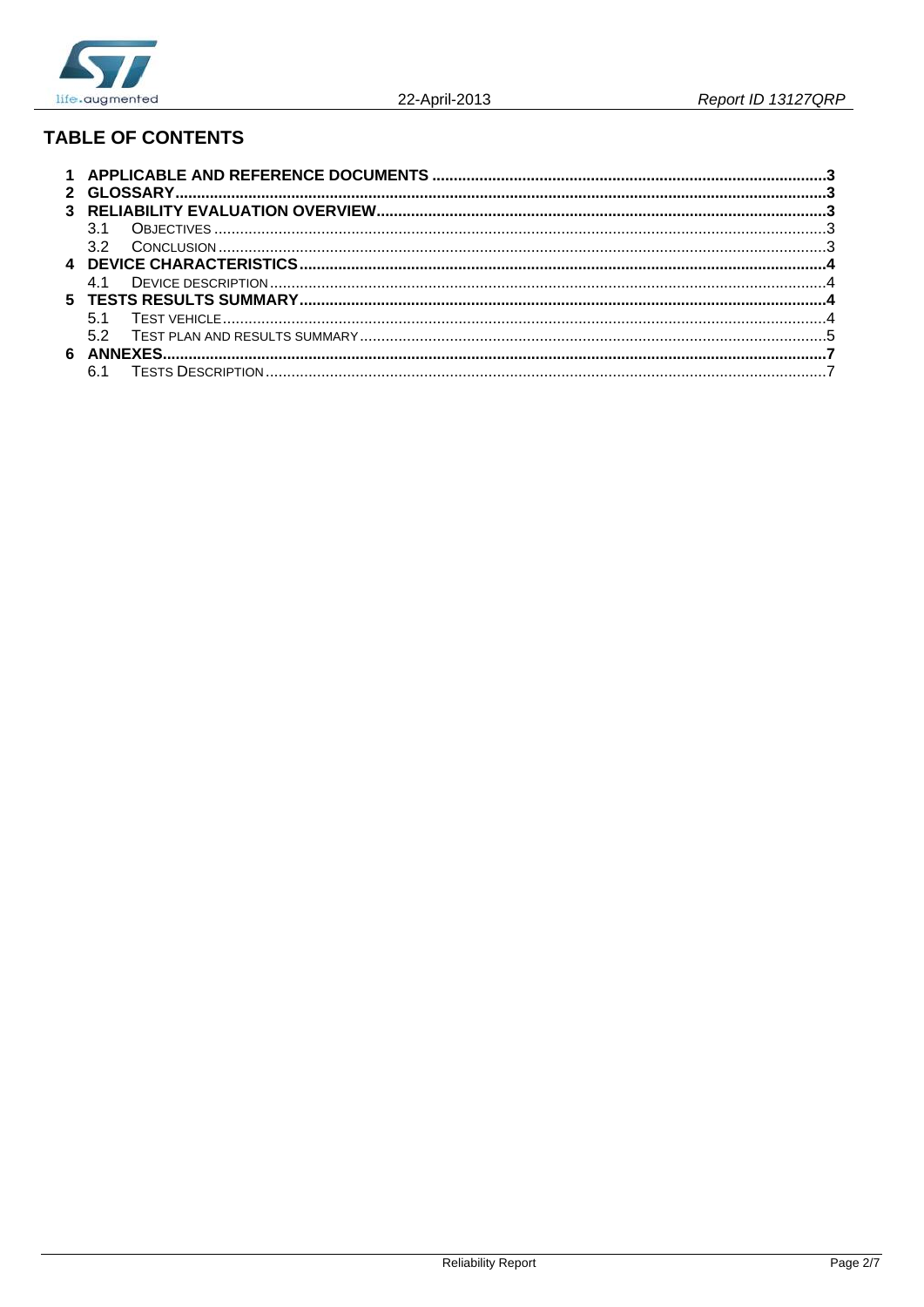

## **1 APPLICABLE AND REFERENCE DOCUMENTS**

| Document reference | <b>Short description</b>                                               |
|--------------------|------------------------------------------------------------------------|
| <b>JESD47</b>      | Stress-Test-Driven Qualification of Integrated Circuits                |
| <b>SOP 2614</b>    | Reliability requirements for product qualification                     |
| 0061692            | Reliability tests and criteria for qualifications                      |
| <b>AEC-Q101</b>    | Stress test qualification for automotive grade discrete semiconductors |

## **2 GLOSSARY**

| DUT        | Device Under Test            |
|------------|------------------------------|
| <b>PCB</b> | <b>Printed Circuit Board</b> |
| SS         | Sample Size                  |

## **3 RELIABILITY EVALUATION OVERVIEW**

### 3.1 **Objectives**

To qualify copper wire for SOT23 and SOT323 at ST's subcontractor in Malaysia.

### 3.2 **Conclusion**

Qualification plan requirements have been fulfilled without exception. Reliability tests have shown that the devices behave correctly against environmental tests (no failure). Moreover, the stability of electrical parameters during the accelerated tests demonstrates the robustness of the products and safe operation, which is consequently expected during their lifetime.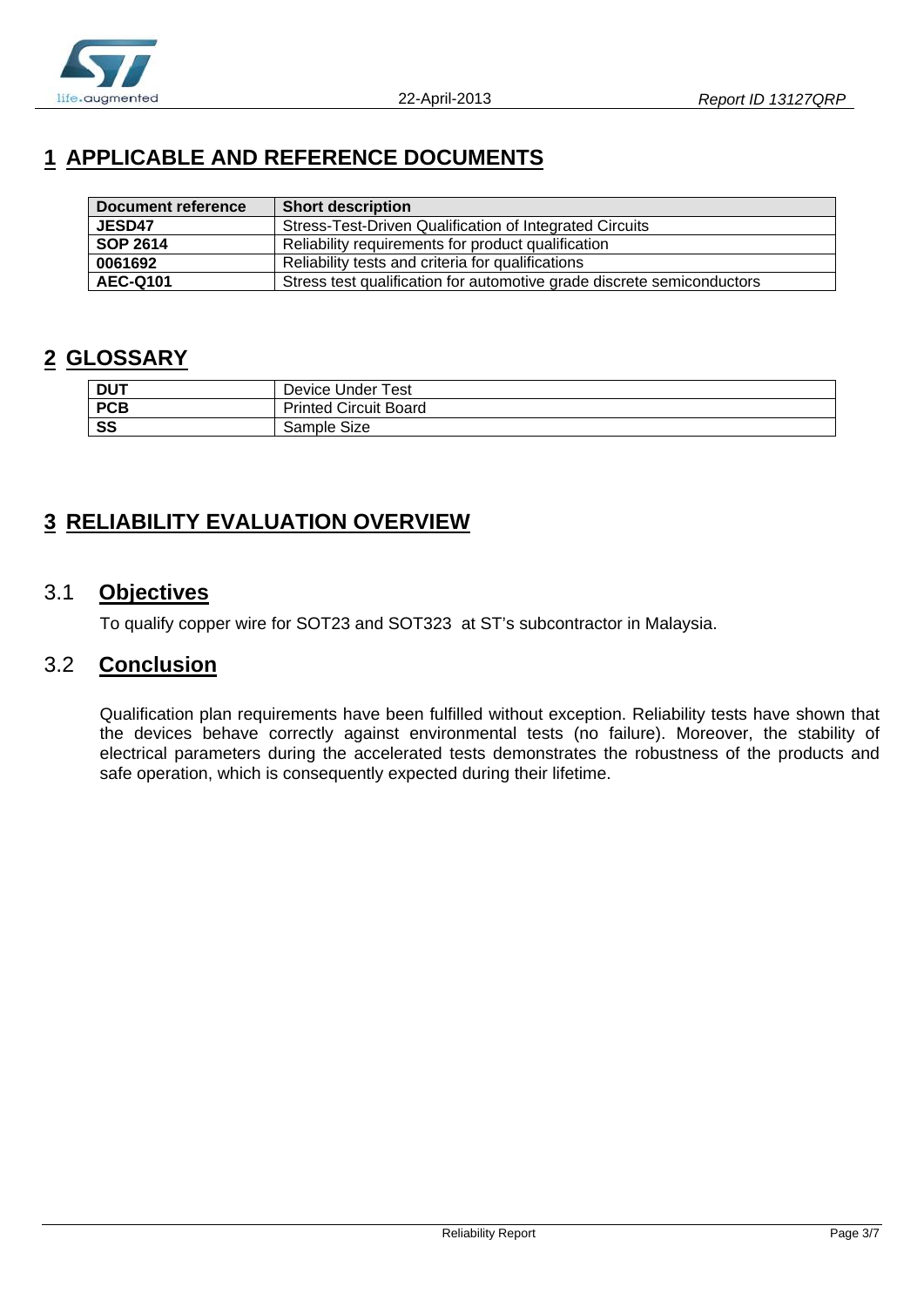

## **4 DEVICE CHARACTERISTICS**

## 4.1 **Change description**

All SOT23-323 packages from ST's subcontractor are included in this change.

|         |      | <b>Before Change</b>         | After Change |
|---------|------|------------------------------|--------------|
| Package | Wire | Au 0.8mils, 1mils or 1.3mils | Cu 0.8mils   |

## **5 TESTS RESULTS SUMMARY**

## 5.1 **Test vehicle**

| Lot $#$ | <b>Part Number</b>     | Die Manufacturing plant                     | <b>Assembly plant</b> | <b>Comments</b>   |
|---------|------------------------|---------------------------------------------|-----------------------|-------------------|
| Lot     | <b>IESDCAN24-2BLY</b>  | <b>STMicroelectronics Tours</b><br>(France) | Subontractor Malaysia | Qualification Lot |
|         | Lot $2$ $ ESDA6V1SC6 $ | <b>STMicroelectronics Tours</b><br>(France) | Subontractor Malaysia | Qualification Lot |
|         | Lot 3 DSL01-024SC5     | <b>STMicroelectronics Tours</b><br>(France) | Subontractor Malaysia | Qualification Lot |
| Lot 4   | USBLC6-4SC6            | STMicroelectronics AngMoKio<br>(Singapore)  | Subontractor Malaysia | Qualification Lot |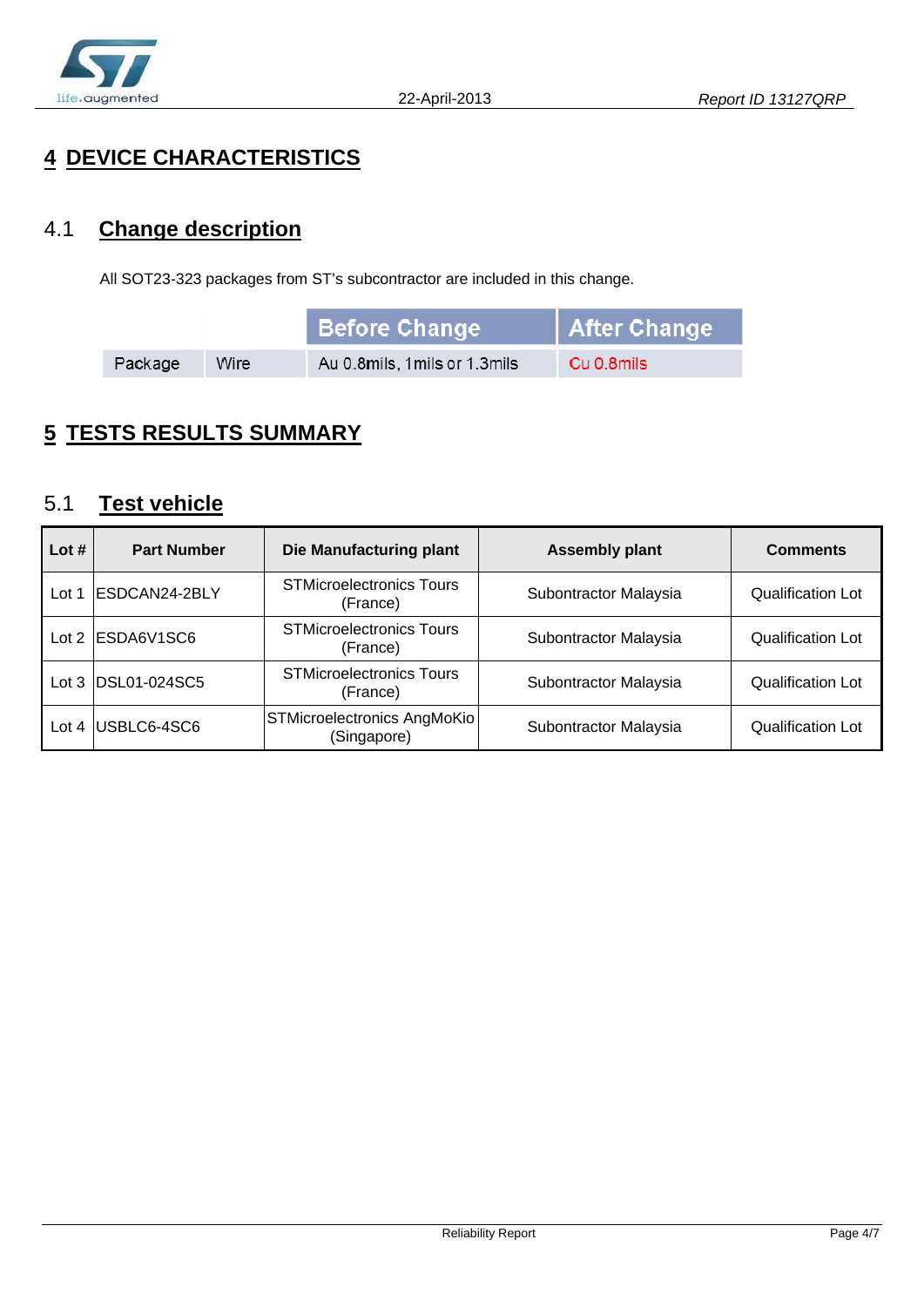

## 5.2 **Test plan and results summary**

#### **ESDCAN24-2BLY**

| <b>Test</b> | PC           | Std ref.               | <b>Conditions</b>                               | SS | <b>Steps</b> | <b>Failure/SS</b><br>Lot 1 | <b>Note</b> |
|-------------|--------------|------------------------|-------------------------------------------------|----|--------------|----------------------------|-------------|
|             |              | package Oriented Tests |                                                 |    |              |                            |             |
| <b>THB</b>  |              | <b>JESD22 A-101</b>    | Ta = $85^{\circ}$ C / RH = $85\%$<br>$VR = 24V$ | 77 | 168h         | 0/77                       |             |
|             | v            |                        |                                                 |    | 504h         | 0/77                       |             |
|             |              |                        |                                                 |    | 1000h        | 0/77                       |             |
| ТC<br>v     |              | <b>JESD22 A-104</b>    | $[-65^{\circ}C + 150C]/2$<br>Cycles/hour        | 77 | 500C         | 0/77                       |             |
|             |              |                        |                                                 |    | 1000C        | 0/77                       |             |
| AC          | $\checkmark$ | JESD22 A-102           | Ta = $121^{\circ}$ C / RH = $100\%$<br>2 BARS   | 77 | 96h          | 0/77                       |             |

#### **ESDA6V1SC6**

| <b>Test</b> | PC | Std ref.               | <b>Conditions</b>                               | SS | <b>Steps</b> | <b>Failure/SS</b><br>Lot 2 | <b>Note</b> |
|-------------|----|------------------------|-------------------------------------------------|----|--------------|----------------------------|-------------|
|             |    | package Oriented Tests |                                                 |    |              |                            |             |
| <b>THB</b>  |    | <b>JESD22 A-101</b>    | Ta = $85^{\circ}$ C / RH = $85\%$<br>$VR = 24V$ | 77 | 168h         | 0/77                       |             |
|             |    |                        |                                                 |    | 504h         | 0/77                       |             |
|             |    |                        |                                                 |    | 1000h        | 0/77                       |             |
| <b>TC</b>   |    | <b>JESD22 A-104</b>    | $[-65^{\circ}C + 150C]/2$<br>Cycles/hour        | 77 | 500C         | 0/77                       |             |
|             |    |                        |                                                 |    | 1000C        | 0/77                       |             |
| AC          |    | <b>JESD22 A-102</b>    | $Ta = 121^{\circ}C / RH = 100\%$<br>2 BARS      | 77 | 96h          | 0/77                       |             |

#### **DSL01-024SC5**

| <b>Test</b> | <b>PC</b>                       | Std ref.            | <b>Conditions</b>                               | <b>SS</b> | <b>Steps</b> | <b>Failure/SS</b> | <b>Note</b> |  |
|-------------|---------------------------------|---------------------|-------------------------------------------------|-----------|--------------|-------------------|-------------|--|
|             | Lot 3<br>package Oriented Tests |                     |                                                 |           |              |                   |             |  |
| <b>THB</b>  | $\checkmark$                    | <b>JESD22 A-101</b> | Ta = $85^{\circ}$ C / RH = $85\%$<br>$VR = 24V$ | 77        | 168h         | 0/77              |             |  |
|             |                                 |                     |                                                 |           | 504h         | 0/77              |             |  |
|             |                                 |                     |                                                 |           | 1000h        | 0/77              |             |  |
| <b>TC</b>   | $\checkmark$                    | JESD22 A-104        | $[-65^{\circ}C + 150C]/2$<br>Cycles/hour        | 77        | 500C         | 0/77              |             |  |
|             |                                 |                     |                                                 |           | 1000C        | 0/77              |             |  |
| АC          | v                               | JESD22 A-102        | Ta = $121^{\circ}$ C / RH = $100\%$<br>2 BARS   | 77        | 96h          | 0/77              |             |  |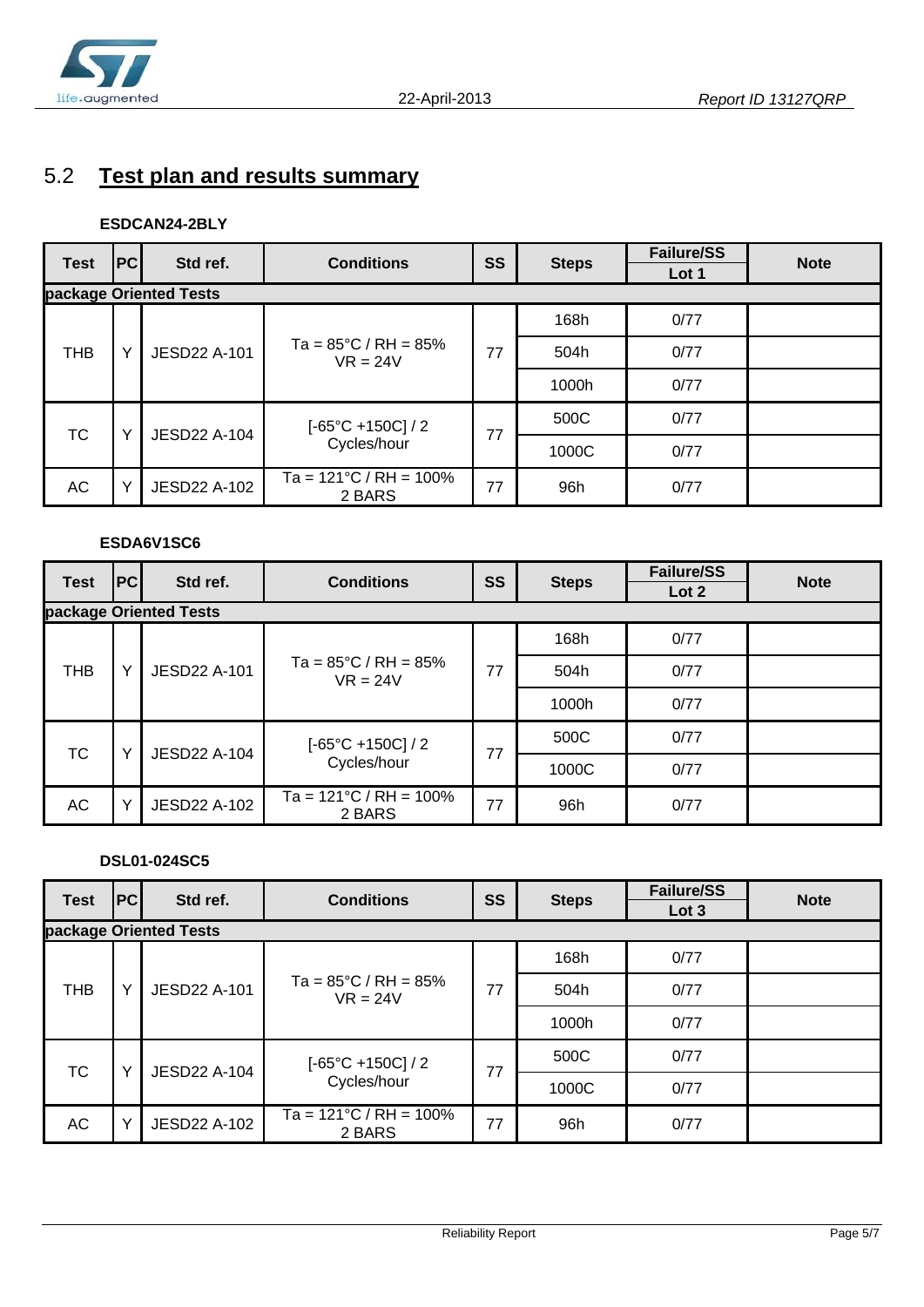

#### **USBLC6-4SC6**

| Test       | <b>PC</b> | Std ref.                      | <b>Conditions</b>                               | <b>SS</b> | <b>Steps</b> | <b>Failure/SS</b><br>Lot 4 | <b>Note</b> |
|------------|-----------|-------------------------------|-------------------------------------------------|-----------|--------------|----------------------------|-------------|
|            |           | <b>Package Oriented Tests</b> |                                                 |           |              |                            |             |
|            |           | <b>JESD22 A-101</b>           | Ta = $85^{\circ}$ C / RH = $85\%$<br>$VR = 24V$ | 77        | 168h         | 0/77                       |             |
| <b>THB</b> | Y         |                               |                                                 |           | 504h         | 0/77                       |             |
|            |           |                               |                                                 |           | 1000h        | 0/77                       |             |
| <b>TC</b>  | Y         | JESD22 A-104                  | $[-65^{\circ}C + 150C]/2$<br>Cycles/hour        | 77        | 500C         | 0/77                       |             |
|            |           |                               |                                                 |           | 1000C        | 0/77                       |             |
| <b>AC</b>  | Y         | JESD22 A-102                  | Ta = $121^{\circ}$ C / RH = $100\%$<br>2 BARS   | 77        | 96h          | 0/77                       |             |
| <b>HTS</b> | N         | JESD22 A-103                  | $Ta = 150^{\circ}C$                             | 77        | 168h         | 0/77                       |             |
|            |           |                               |                                                 |           | 504h         | 0/77                       |             |
|            |           |                               |                                                 |           | 1000h        | 0/77                       |             |
|            |           |                               |                                                 |           | 2000h        | 0/77                       |             |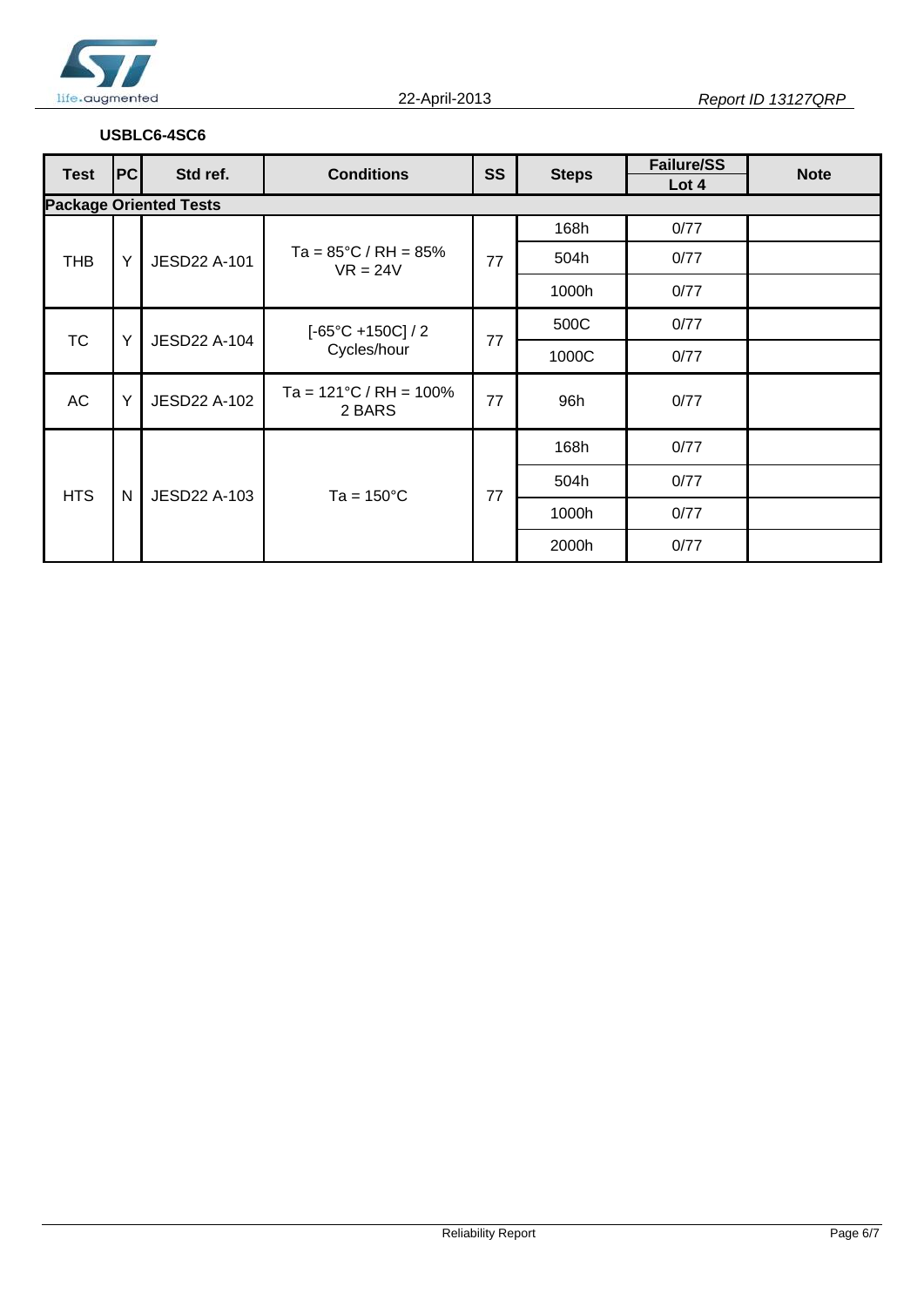

## **6 ANNEXES**

## 6.1 **Tests Description**

| <b>Test name</b>                                              | <b>Description</b>                                                                                                                                                                                                                              | <b>Purpose</b>                                                                                                                                                                                                                                                                                                                                                                                                         |  |  |  |  |
|---------------------------------------------------------------|-------------------------------------------------------------------------------------------------------------------------------------------------------------------------------------------------------------------------------------------------|------------------------------------------------------------------------------------------------------------------------------------------------------------------------------------------------------------------------------------------------------------------------------------------------------------------------------------------------------------------------------------------------------------------------|--|--|--|--|
| <b>Die Oriented</b>                                           |                                                                                                                                                                                                                                                 |                                                                                                                                                                                                                                                                                                                                                                                                                        |  |  |  |  |
| <b>HTRB</b><br><b>High Temperature</b><br><b>Reverse Bias</b> | The device is stressed in static configuration,<br>trying to satisfy as much as possible the<br>following conditions:<br>low power dissipation;<br>max. supply voltage compatible with diffusion<br>process and internal circuitry limitations; | To determine the effects of bias conditions and<br>temperature on solid state devices over time. It<br>simulates the devices operating condition in an<br>accelerated way.<br>To maximize the electrical field across either<br>reverse-biased junctions or dielectric layers, in<br>order to investigate the failure modes linked to<br>mobile contamination, oxide ageing, layout<br>sensitivity to surface effects. |  |  |  |  |
| <b>Package Oriented</b>                                       |                                                                                                                                                                                                                                                 |                                                                                                                                                                                                                                                                                                                                                                                                                        |  |  |  |  |
| <b>PC</b><br>Preconditioning                                  | The device<br>submitted to a typical<br>is<br>profile<br>for<br>temperature<br>used<br>mounting devices, after controlled moisture<br>absorption.                                                                                               | As stand-alone test: to investigate the moisture<br>sensitivity level.<br>As preconditioning before other reliability tests:<br>surface to verify that the surface mounting stress does<br>not impact on the subsequent reliability<br>performance.<br>The typical failure modes are "popcorn" effect<br>and delamination.                                                                                             |  |  |  |  |
| <b>THB</b><br>Temperature<br><b>Humidity Bias</b>             | The device is biased in static configuration<br>minimizing its internal power dissipation, and<br>stored at controlled conditions of ambient<br>temperature and relative humidity.                                                              | To evaluate the package moisture resistance<br>with electrical field applied, both electrolytic and<br>galvanic corrosion are put in evidence.                                                                                                                                                                                                                                                                         |  |  |  |  |
| <b>TC</b><br>Temperature<br>Cycling                           | device<br>submitted<br>The<br>cycled<br>is<br>to<br>temperature excursions, between a hot and a<br>cold chamber in air atmosphere.                                                                                                              | To investigate failure modes related to the<br>thermo-mechanical stress induced<br>by the<br>different thermal expansion of the materials<br>interacting in the die-package system. Typical<br>failure modes are linked to metal displacement,<br>dielectric<br>cracking,<br>molding<br>compound<br>die-attach<br>delamination, wire-bonds failure,<br>layer degradation.                                              |  |  |  |  |
| <b>AC</b><br>Autoclave                                        | The device is stored in saturated steam, at<br>fixed and controlled conditions of pressure<br>and temperature.                                                                                                                                  | To investigate corrosion phenomena affecting<br>die or package materials, related to chemical<br>contamination and package hermeticity.                                                                                                                                                                                                                                                                                |  |  |  |  |